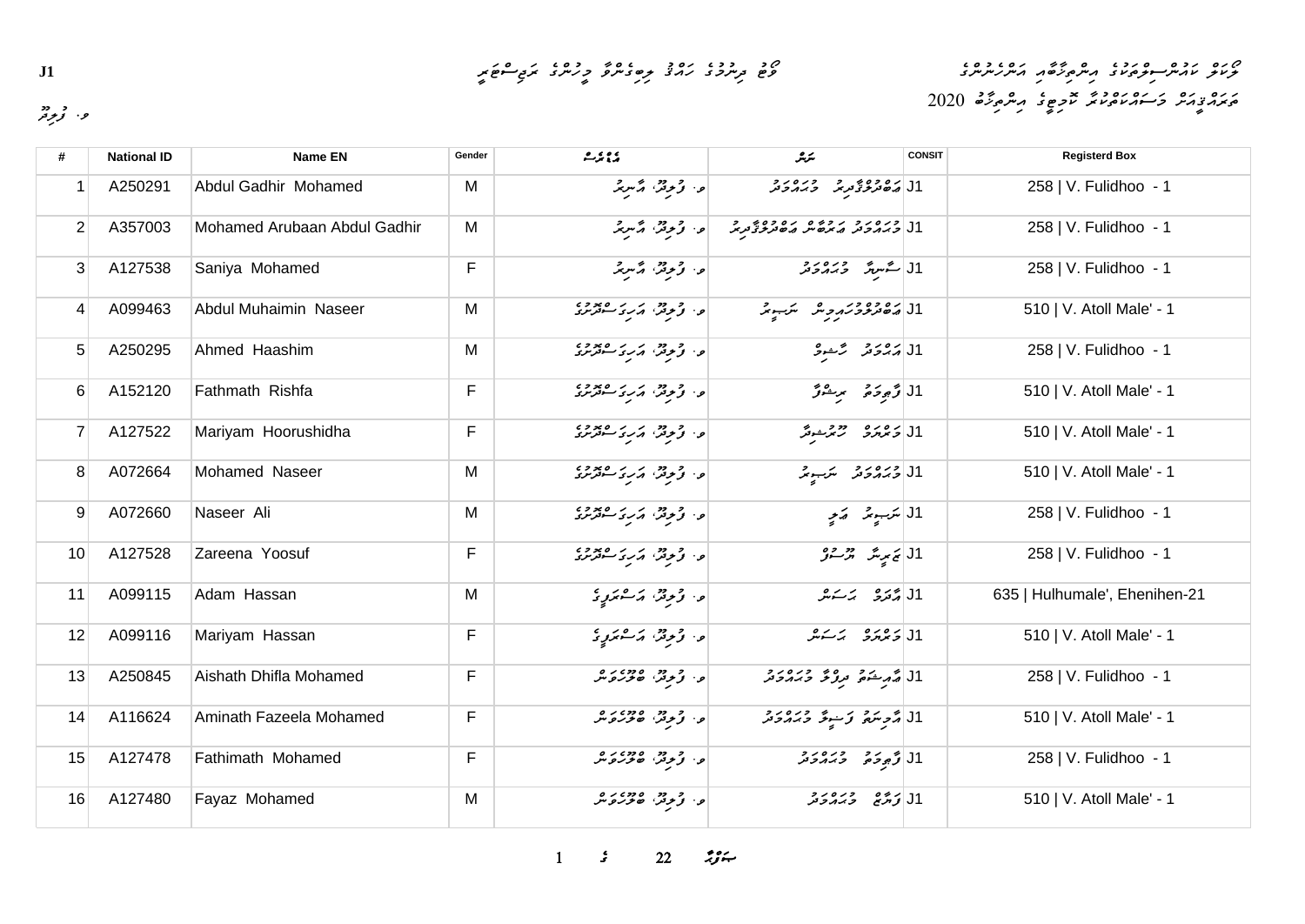*sCw7q7s5w7m< o<n9nOoAw7o< sCq;mAwBoEw7q<m; wBm;vB* م من المرة المرة المرة المرجع المرجع في المركبة 2020<br>مجم*د المريض المربوط المربع المرجع في المراجع المركبة* 

| 17 | A283957 | Hassan Fasheekh           | M           | ه د ود وده ده در پا                 | J1 ټر <i>ندنگر تی شی</i> ژ                | 258   V. Fulidhoo - 1         |
|----|---------|---------------------------|-------------|-------------------------------------|-------------------------------------------|-------------------------------|
| 18 | A127481 | Zeena Mohamed             | F           | ه و دو ووه ده ده.<br>د تومونه هوروس | J1 <sub>ىم</sub> ىگە ئ <i>ەندە دە</i>     | 258   V. Fulidhoo - 1         |
| 19 | A127482 | Zoona Mohamed             | F           | ه وجود ه دو، ده                     | J1 تيمگر <i>محده د و</i>                  | 258   V. Fulidhoo - 1         |
| 20 | A127552 | Mohamed Nadheem           | M           | ه و ده محمد ده و                    | J1 <i>وبروبر و</i> س <i>ربر</i> و         | 635   Hulhumale', Ehenihen-21 |
| 21 | A026351 | Salih Mohamed             | M           | و ووده معدد وه                      | J1 يۇر <i>ە دېم</i> ەدىر                  | 258   V. Fulidhoo - 1         |
| 22 | A127554 | Sobah Solih               | M           | ه و ده مورده و                      |                                           | 651   RIU Maldives-1          |
| 23 | A022710 | Ahmed Waheed              | M           | ه . و وو. ه و شهره و د و            | J1 <i>مَدْوَنْھُ وَب</i> ِيْرُ            | 510   V. Atoll Male' - 1      |
| 24 | A155518 | Ali Musthafa              | M           | و. وُمُحِمَّرٌ، ھُمُوَڪْمُبْرَوَى   | 1ل <sub>ھ</sub> َمِي <sub>ح</sub> مد م    | 235   AA. Thoddoo - 2         |
| 25 | A250624 | Fathimath Saushan Waheedh | $\mathsf F$ | و. وُمُحِمَّرٌ، ھُمُوَڪْمُبْرَوَى   | 11 <i>وڻجوحو سنه شڪر وَبرِيز</i>          | 510   V. Atoll Male' - 1      |
| 26 | A098422 | Hussain Waheed            | M           | ه . و وفران و ما ده و د             | J1 بر سَمبر سَر مَ <sub>مب</sub> رتر      | 258   V. Fulidhoo - 1         |
| 27 | A056904 | Mariyam Faruhadha Waheed  | $\mathsf F$ | و. وُمُحِمَّرٌ، ھُمُوَڪْمُبْرَوَى   | 11 <i>كەبەرە بەدەنگە ھ</i> ېبەر           | 510   V. Atoll Male' - 1      |
| 28 | A234964 | Mohamed Haisham Waheedh   | M           | و . و وفراه و و د ده و و            | 11 ديرورو رم شرق ځېږمتر                   | 510   V. Atoll Male' - 1      |
| 29 | A080218 | Sofiyya Adam              | $\mathsf F$ | ە بۇ دەر ھۇشەھەر                    | J1 بەرەپۇ مەمر <i>ە</i>                   | 258   V. Fulidhoo - 1         |
| 30 | A074704 | Abdul Haseeb Mohamed      | M           | و· ۇروژ، ئاپاۋى                     | 11 رەدورىي درەرد                          | 258   V. Fulidhoo - 1         |
| 31 | A044959 | Abdul Majeed Mohamed      | M           | ه . و وقرا ، و و د                  | 11 رەپورى بار دىمەدىر<br>11 ھەمرىرى بار ئ | 258   V. Fulidhoo - 1         |
| 32 | A067181 | Abdul Mujeeb Mohamed      | M           | و . و وفرا ، مومر                   | 11 رەدەد ەرەرد                            | 635   Hulhumale', Ehenihen-21 |
| 33 | A138647 | Ahmed Mohamed             | M           | و· ۇرۇژ، ئېچ ۋى                     | J1 ג'ו פינסייני                           | 258   V. Fulidhoo - 1         |

 $2$  *s*  $22$  *z***<sub>3</sub>**  $\leftarrow$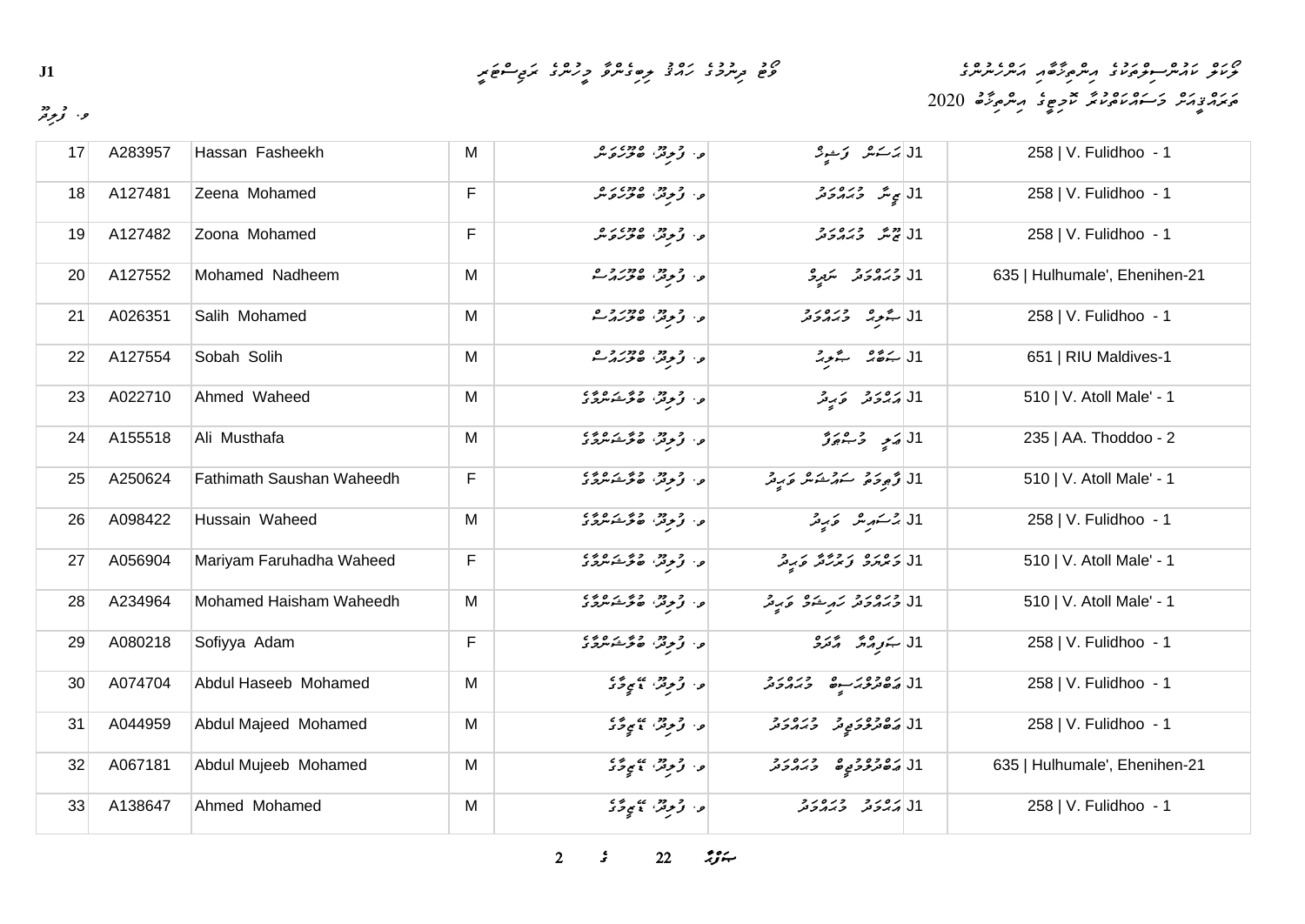*sCw7q7s5w7m< o<n9nOoAw7o< sCq;mAwBoEw7q<m; wBm;vB* م من المرة المرة المرة المرجع المرجع في المركبة 2020<br>مجم*د المريض المربوط المربع المرجع في المراجع المركبة* 

| 34 | A250565 | Ali Imran            | M            | ه . ۇجەنز، "ئېچ ۋى                     | 1ل  رَمِ په دِعْرَ تَرْ تَرْ     | 510   V. Atoll Male' - 1      |
|----|---------|----------------------|--------------|----------------------------------------|----------------------------------|-------------------------------|
| 35 | A362441 | Ibthisaama Ahmed     | F            | ا د و تونژ، په پوځو                    | 11 رەموگۇ مەدر                   | 510   V. Atoll Male' - 1      |
| 36 | A064689 | Moonifa Mohamed      | F            | و· ژوند، عبود د                        | J1 تۇس <i>بۇ دېم</i> ەد تە       | 510   V. Atoll Male' - 1      |
| 37 | A250562 | Naadhira Mohamed     | F            | ه . و وفرا ، ، ، و ،                   | 11 ب <i>روبر ديرور</i> و         | 510   V. Atoll Male' - 1      |
| 38 | A048744 | Shaheeda Mohamed     | F            | و٠ وګونژ، ٤ پېڅو                       | J1 خىرى <i>گە جەم</i> ردىر       | 635   Hulhumale', Ehenihen-21 |
| 39 | A362452 | Suzeena Ahmed        | $\mathsf F$  | ه . ژونژ، ، ، ، وژ                     | J1 ئىمپ <i>ىر مەدەن</i> ر        | 510   V. Atoll Male' - 1      |
| 40 | A075301 | Zainab Hussain       | $\mathsf{F}$ | ا د و تونژ، په پوځو                    | J1 <i>تم مریکھ پر شہریٹر</i>     | 258   V. Fulidhoo - 1         |
| 41 | A250637 | Ahmed Ilwaan Mohamed | M            | د و ژوند، ترویز د                      | 11 كەبرو مۇھەر دىكەدىر           | 599   Fuvammulah Ehenihen-1   |
| 42 | A127487 | Aishath Yasfa        | F            | ه· وڅونژ، تر <i>ج</i> رگری             | J1 مەم ھەشىمۇ بىر <i>ھەرق</i>    | 510   V. Atoll Male' - 1      |
| 43 | A085405 | Aminath Naeema       | F            | ه . و وفر محروری                       | 1ل م <i>مَّحِسَمَّة سَهِ</i> دَّ | 510   V. Atoll Male' - 1      |
| 44 | A250632 | Fathimath Shuhudha   | $\mathsf F$  | ه . و وده شعر و د ،                    | J1 <i>وَّجِوَة هُ</i> رْتَدُ     | 510   V. Atoll Male' - 1      |
| 45 | A011342 | Mohamed Naeem        | M            | د و تروژه تر <i>و</i> رد ک             | J1 <i>وُټرونو سَمِي</i> و        | 510   V. Atoll Male' - 1      |
| 46 | A250633 | Nasfa Saeed          | $\mathsf F$  | ه . و دو به دو ،<br>مستقرح دو المتوافر | J1 يترشوش ست <i>مو</i> تتر       | 510   V. Atoll Male' - 1      |
| 47 | A094761 | Saeed Aboobakur      | M            | ه وقوير محرورة                         | J1 ڪوپٽر م <i>صصد پر</i>         | 510   V. Atoll Male' - 1      |
| 48 | A234969 | Shuhaa Saeed         | F            | ه . و وده محروره .                     | J1 گے ش <i>مپ</i> ور             | 510   V. Atoll Male' - 1      |
| 49 | A068927 | Rauna Hassan         | $\mathsf F$  | ه . و ود . و و و و ،                   | J1 <i>بَدَيْرَ بَرْسَ</i> سْ     | 510   V. Atoll Male' - 1      |
| 50 | A250567 | Abdulla Mufeed       | M            | ه و وده شعر                            | J1 كەھەراللە   ق.مومتر           | 258   V. Fulidhoo - 1         |

**3** *s* **22** *z***<sub>***3i***</sub>**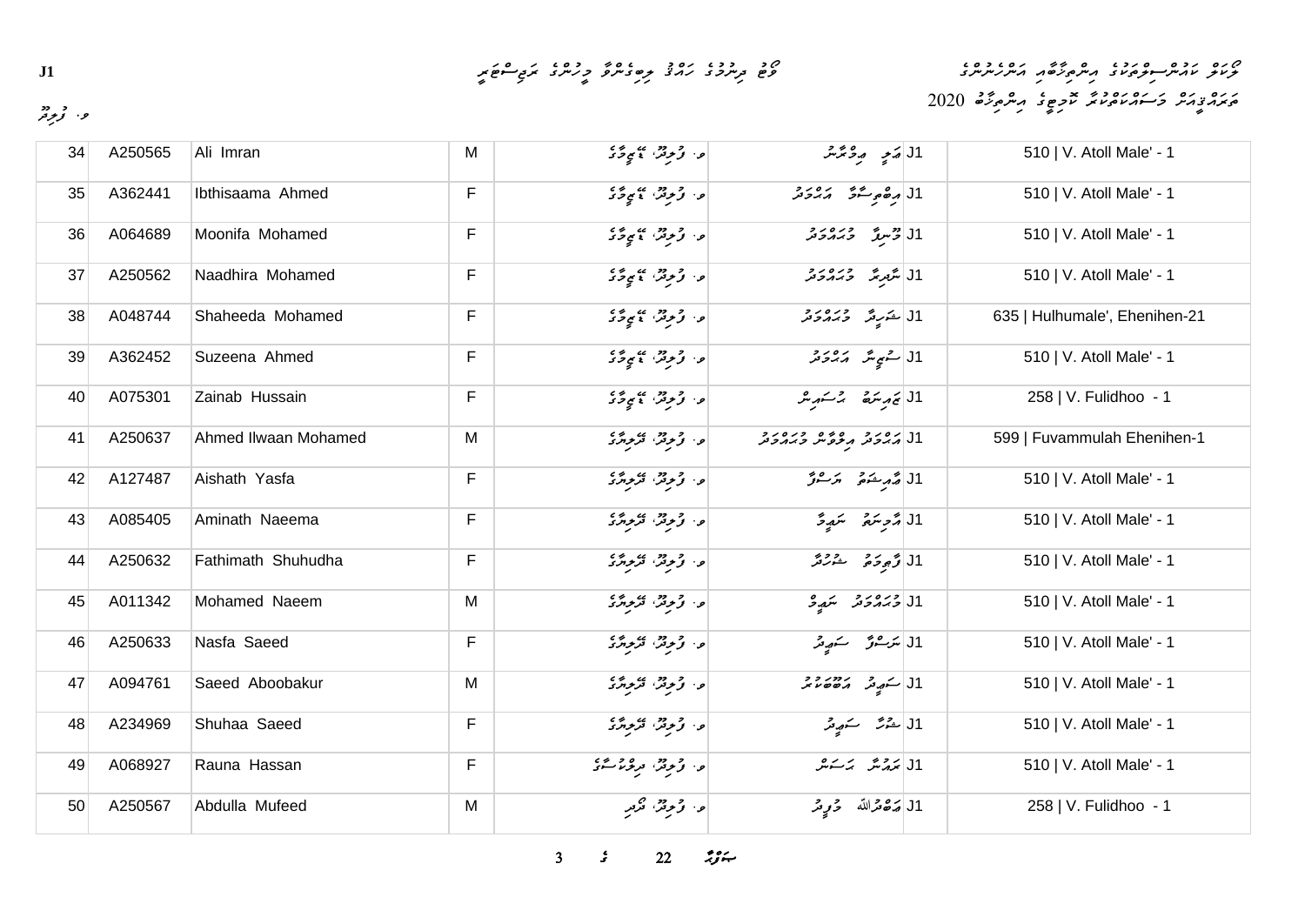*sCw7q7s5w7m< o<n9nOoAw7o< sCq;mAwBoEw7q<m; wBm;vB* م من المرة المرة المرة المرجع المرجع في المركبة 2020<br>مجم*د المريض المربوط المربع المرجع في المراجع المركبة* 

| 51 | A127524 | Fathimath Aboobakuru     | $\mathsf{F}$ | و· وُوِيْرٌ، نُزْمِرِ      | 11 زُودِدَه مصصر                                       | 258   V. Fulidhoo - 1      |
|----|---------|--------------------------|--------------|----------------------------|--------------------------------------------------------|----------------------------|
| 52 | A250572 | Hamdhoon Abdulla         | M            | ه . وٌموتش ترمرِ           | J1 يَرْوَمُوسْ     يَرْهُ قَرْاللّهِ                   | 258   V. Fulidhoo - 1      |
| 53 | A250574 | Husham Abdulla           | M            | أوس وحوقرش اقرمر           | J1 تُشَوَّرُ صَصْغَراللَّه                             | 752   Cinnamon Velifushi-1 |
| 54 | A127518 | Moosa Faris              | M            | ه . وٌموثِرٌ، تُرْمِرِ     | J1 تۇشە ئەبرىشە                                        | 258   V. Fulidhoo - 1      |
| 55 | A127448 | Ishag Abdul Rahman       | M            | ه . و وده په موه شمه       | 11 رعي مقدر مورود م                                    | 258   V. Fulidhoo - 1      |
| 56 | A250111 | Mabrook Ishag            | M            | ه . و وحق مر ۵۵۵ مرد       | J1 دوموه مسم <i>دة</i>                                 | 278   Dh. Meedhoo - 1      |
| 57 | A364440 | Masooba Ishag            | F            | ه . و وفرا ر مقام شهر      | J1 دودې م <i>ې</i> شتو                                 | 258   V. Fulidhoo - 1      |
| 58 | A127459 | Shirumeena Nooh          | $\mathsf F$  | ه . و ووه اله عام مكر .    | 11 غو <i>مر<sub>م</sub> شرق میں</i><br>1               | 258   V. Fulidhoo - 1      |
| 59 | A127450 | Aishath Sharoona         | F            | ه . و دو ، ده ده ه         | 11 <i>۾ م شمھ</i> شمسٽر                                | 258   V. Fulidhoo - 1      |
| 60 | A250063 | Fathimath Shimaana       | $\mathsf F$  | ه . و دو ، ده ده ه ه       | 1ل <i>ى ئۇ بۇ جۇ</i> ئىش ئىش ئىش                       | 258   V. Fulidhoo - 1      |
| 61 | A250069 | Mohamed Nahufal          | M            | ه . و دو ، در ، وه         | J1 <i>ډېره دو سره د</i> و                              | 158   K. Maafushi - 2      |
| 62 | A127451 | Shamsunnisa Abdul Rahman | F            |                            |                                                        | 258   V. Fulidhoo - 1      |
| 63 | A072917 | Abdul Gafoor Yoosuf      | M            | ا و . و توفش آوانج         | 11 <i>ړه ده بردد د</i> ده ده<br>11 <i>ډه تر د د بر</i> | 752   Cinnamon Velifushi-1 |
| 64 | A327639 | Fathimath Luyoona        | F            | ه . وُمِعْرٌ . وَمَحَّ     | J1 <i>وَّج</i> وحَہ مَحمَّد شَر                        | 258   V. Fulidhoo - 1      |
| 65 | A127559 | Zulfa Moosa              | $\mathsf{F}$ | ا و . و توفش کوچ           | J1 يحوز وحث                                            | 258   V. Fulidhoo - 1      |
| 66 | A250161 | Anoosha Abdul Majeed     | $\mathsf F$  | و- وُوِيْرٌ، وَرِهِ وُءُ   | J1 كەنترىش كەھ <sup>ر</sup> <i>ھەتر خرىق قر</i>        | 258   V. Fulidhoo - 1      |
| 67 | A250165 | Lubnaa Abdul Majeed      | $\mathsf F$  | ه· وُمِرْشٌ وَرِهِ مُحَمَّ | 11 تو <i>ھ شہر ماہ موتر تر تو</i> تر                   | 510   V. Atoll Male' - 1   |

*4 s* 22 *i*<sub>s</sub> $\approx$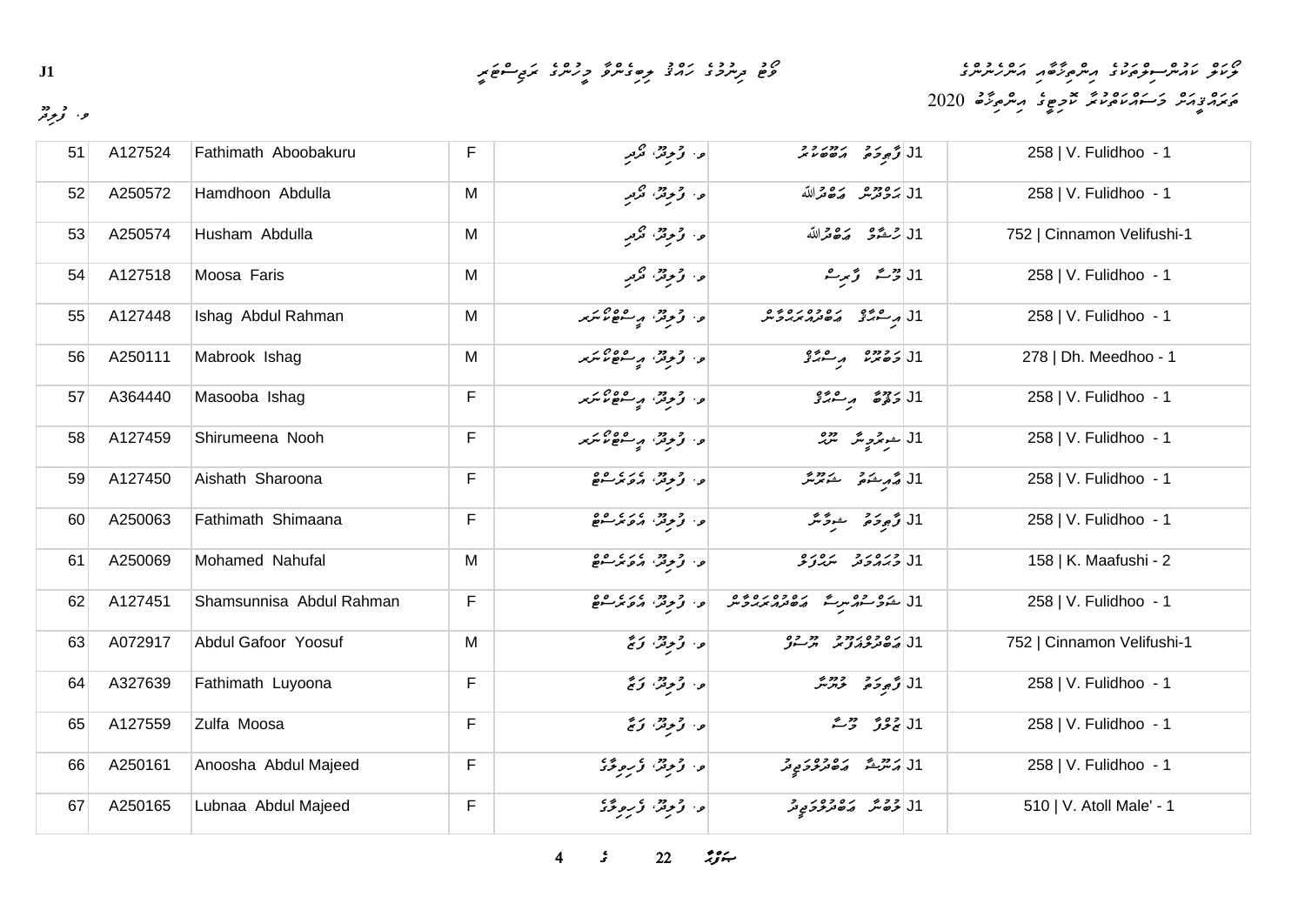*sCw7q7s5w7m< o<n9nOoAw7o< sCq;mAwBoEw7q<m; wBm;vB* م من المرة المرة المرة المرجع المرجع في المركبة 2020<br>مجم*د المريض المربوط المربع المرجع في المراجع المركبة* 

| 68 | A250152 | Nuzunaa Abdul Majeed | $\mathsf{F}$ | ء وقويق وروقوق                  | 11 مرچ مگر پر <i>۱۹۶۵ و</i> د                                                                                                                                                                                                                           | 510   V. Atoll Male' - 1         |
|----|---------|----------------------|--------------|---------------------------------|---------------------------------------------------------------------------------------------------------------------------------------------------------------------------------------------------------------------------------------------------------|----------------------------------|
| 69 | A274156 | Ahmed Rifaan         | M            | و· وقوش وسومعدادي               | J1 <i>הٔ بروژ بروژ</i> یر                                                                                                                                                                                                                               | 258   V. Fulidhoo - 1            |
| 70 | A064946 | Mohamed Naeem        | M            | د کاروژه و سرگانده د د          | J1 <i>دبره دو سَم</i> ِهْ                                                                                                                                                                                                                               | 149   K. Dhiffushi - 2           |
| 71 | A100852 | Mohamed Rasheed      | M            | و· وُوِيْنَ وِسِدْسْهُ اللهُ وَ | J1 <i>2222 بم مؤس</i> ور                                                                                                                                                                                                                                | 258   V. Fulidhoo - 1            |
| 72 | A250031 | Mohamed Alim         | M            | و· وقوقرُ وسِوَسْرَةٌ وَ        | J1 <i>وبروبرو ومُ</i> ور                                                                                                                                                                                                                                | 569   Kulhudhuffushi, Ehenihen-1 |
| 73 | A066984 | Aboobakur Yoosuf     | M            | أوسوقوش وسربردمى                | J1 كەن بور بور بور بور                                                                                                                                                                                                                                  | 258   V. Fulidhoo - 1            |
| 74 | A098955 | Ahmed Rashid         | M            | ء وقوش وسرائدة                  | J1 <i>مَدْدَ</i> تر بَرَّسْنَرْ                                                                                                                                                                                                                         | 258   V. Fulidhoo - 1            |
| 75 | A250374 | Ahmed Simaazu        | M            | ء وقوش وسرائرة                  | J1 <i>مەدەم</i> س <i>وڭتى</i>                                                                                                                                                                                                                           | 258   V. Fulidhoo - 1            |
| 76 | A094175 | Ali Rushdee          | M            | ء وقوش وسرائدة                  | 1ل  ر <i>کو بر</i> میشور                                                                                                                                                                                                                                | 258   V. Fulidhoo - 1            |
| 77 | A223316 | Hussain Shinan       | M            | و• وفوقد وسربردمی               | J1 برسکوپٹر ہو <i>سٹریٹر</i>                                                                                                                                                                                                                            | 258   V. Fulidhoo - 1            |
| 78 | A127460 | Mohamed Faisal       | M            | أوسوقوش وسربردمى                | J1 <i>ۋىزەدە تەبىنۇ</i>                                                                                                                                                                                                                                 | 258   V. Fulidhoo - 1            |
| 79 | A127457 | Ramiz Aboobakur      | M            | أوسوقوش وسيتردى                 | 11 تُرْحِي مُ <i>نَ مُعَامَدٌ</i>                                                                                                                                                                                                                       | 258   V. Fulidhoo - 1            |
| 80 | A127456 | Ramzee Aboobakuru    | M            | أور وقوفرا وسرارونج             | 11 <i>برڈ</i> ی م <i>صوب د</i>                                                                                                                                                                                                                          | 510   V. Atoll Male' - 1         |
| 81 | A127458 | Safiyya Ali          | F            | ه . و وده و سر از ؟             | 1ل  <i>سنو ۾ ٿڏ ھي</i>                                                                                                                                                                                                                                  | 258   V. Fulidhoo - 1            |
| 82 | A128082 | Shahidhaa Aboobakuru | $\mathsf F$  | ه . و وفق و سربرگری             | J1 شَرِيرٌ <i>مُقْعَة بِ</i>                                                                                                                                                                                                                            | 567   Villimale' Ehenihen - 2    |
| 83 | A127461 | Wafiyya Aboobakur    | $\mathsf F$  | أوسوقوش وسربردمى                | $\begin{array}{cc} \mathcal{E}_{1} & \mathcal{E}_{2} & \mathcal{E}_{3} & \mathcal{E}_{4} \\ \mathcal{E}_{5} & \mathcal{E}_{6} & \mathcal{E}_{7} & \mathcal{E}_{8} \\ \mathcal{E}_{7} & \mathcal{E}_{8} & \mathcal{E}_{9} & \mathcal{E}_{1} \end{array}$ | 258   V. Fulidhoo - 1            |
| 84 | A127514 | Aishath Shazleena    | $\mathsf F$  | ه وتوفق وسرگرو                  | J1 ۾ُبرِڪوَ ڪوچونگر                                                                                                                                                                                                                                     | 510   V. Atoll Male' - 1         |

 $5$   $\dot{5}$   $22$   $\ddot{5}$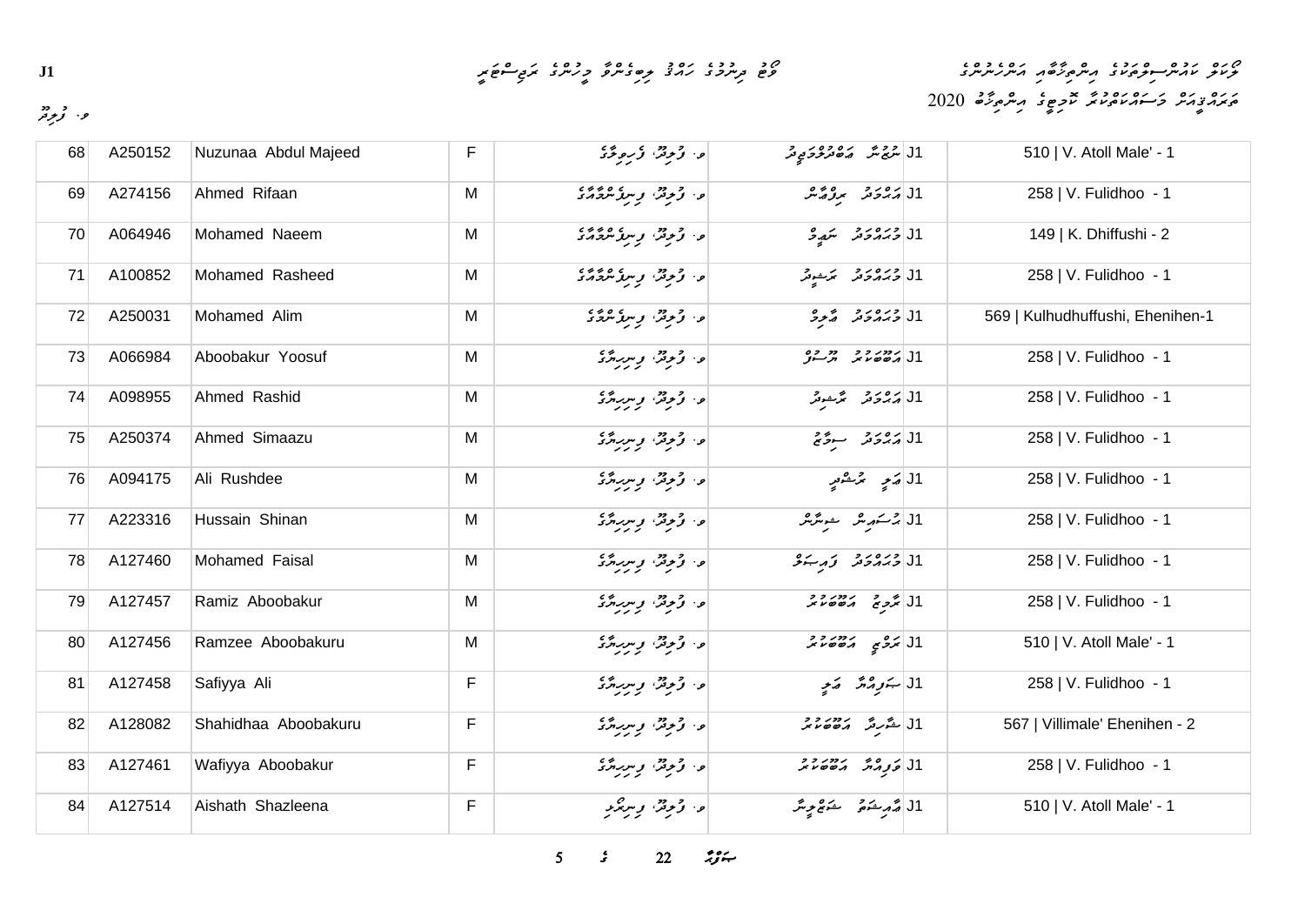*sCw7q7s5w7m< o<n9nOoAw7o< sCq;mAwBoEw7q<m; wBm;vB* م من المرة المرة المرة المرجع المرجع في المركبة 2020<br>مجم*د المريض المربوط المربع المرجع في المراجع المركبة* 

| 85  | A127506 | Ali Nizam         | M           | ه· وڅونه وسرچو                               | J1 <i>ڇُوِ سِهُوَ</i>                        | 249   ADh. Mandhoo - 1       |
|-----|---------|-------------------|-------------|----------------------------------------------|----------------------------------------------|------------------------------|
| 86  | A250510 | Mohamed Nizam     | M           | و- وُفِرُدْنَ وِسِرْمَوْرِ                   | J1 <i>دبروب</i> و سِهْرُ                     | 510   V. Atoll Male' - 1     |
| 87  | A127525 | Aminath Aroosha   | F           | و· وُمِعْرُ، ومن مشركتها و                   | J1 مُرْحِسَة <i>ُ مَعْنُ</i> شَ              | 510   V. Atoll Male' - 1     |
| 88  | A250287 | Mahin Shathir     | M           | و. وُمِنْ وْمُرْشْرُمْهِمْ                   | 11 <b>ئ</b> ربىر مۇھ <sub>و</sub> بر         | 463   Srilanka / Colombo - 4 |
| 89  | A250185 | Shaheen Shathir   | M           | و. وُمُحِمَّرُ، وَمَرْشَدَتَمْ مِعْ          | 11 ڪرپر ڪ <sub>ي</sub> وٽر                   | 258   V. Fulidhoo - 1        |
| 90  | A011765 | Shakeela Ibrahim  | $\mathsf F$ | والمحرور والمرشور مع                         | J1 خىرى <i>گە مەھگرى</i> گ                   | 510   V. Atoll Male' - 1     |
| 91  | A250108 | Asma Nooh         | $\mathsf F$ | ه وقوته ووه به                               | J1 كەشى <del>ت</del> ە ئىر <i>بى</i>         | 510   V. Atoll Male' - 1     |
| 92  | A048815 | Gamariyya Ibrahim | $\mathsf F$ | ه وتونژ و ده ده                              | 11 ئۇ <i>خىرمىدىگە مەھەتگەي</i> گ            | 510   V. Atoll Male' - 1     |
| 93  | A100987 | Haneef Moosa      | M           | ه . و دو و وه و .<br>د تومن تومدو .          | 1ل برسو <sup>م</sup> ة قرمسمّ                | 752   Cinnamon Velifushi-1   |
| 94  | A250095 | Ibrahim Rasheed   | M           | ه . و دو . وه ه و .<br>  و . و د شهر و د .   | J1 <sub>م</sub> ەھم <i>گرى</i> كىشى <i>م</i> | 752   Cinnamon Velifushi-1   |
| 95  | A126957 | Ishanu Nooh       | M           |                                              | J1 م <i>ِشَمَّرْتَرٌ</i> م <i>ُرْبُّرٌ</i>   | 651   RIU Maldives-1         |
| 96  | A250102 | Mausooma Nooh     | F           | ه وتونژ و ده ده                              | $22 - 22 - 11$                               | 258   V. Fulidhoo - 1        |
| 97  | A141824 | Nazima Nooh       | $\mathsf F$ | ه . و دو و وه و و.<br>ه . و د ش . و سمار و و | J1 سَمْعِ دَمَّ مَسْتَدَّ                    | 510   V. Atoll Male' - 1     |
| 98  | A127325 | Nisam             | M           | ه وتونژ و ده ده                              | 11 <mark>سرسە</mark> مى                      | 752   Cinnamon Velifushi-1   |
| 99  | A048816 | Nooh Idrees       | M           | د او دو و وه و د                             | J1 تېرپ <sub>، مو</sub> مر <sub>ىب</sub> ە   | 258   V. Fulidhoo - 1        |
| 100 | A094148 | Mohamed Waseem    | M           | و . و وه مه مه و د و د و ه                   | J1 <i>ۋېزو دۆ</i> ئەسپى                      | 510   V. Atoll Male' - 1     |
| 101 | A024078 | Zunaira Hussain   | F           | ه . و وه بور ر وه .                          | J1 ىن ئىرىدىگە كى <sup>م سە</sup> مەيىر      | 510   V. Atoll Male' - 1     |

 $6$   $\frac{1}{5}$   $22$   $\frac{1}{5}$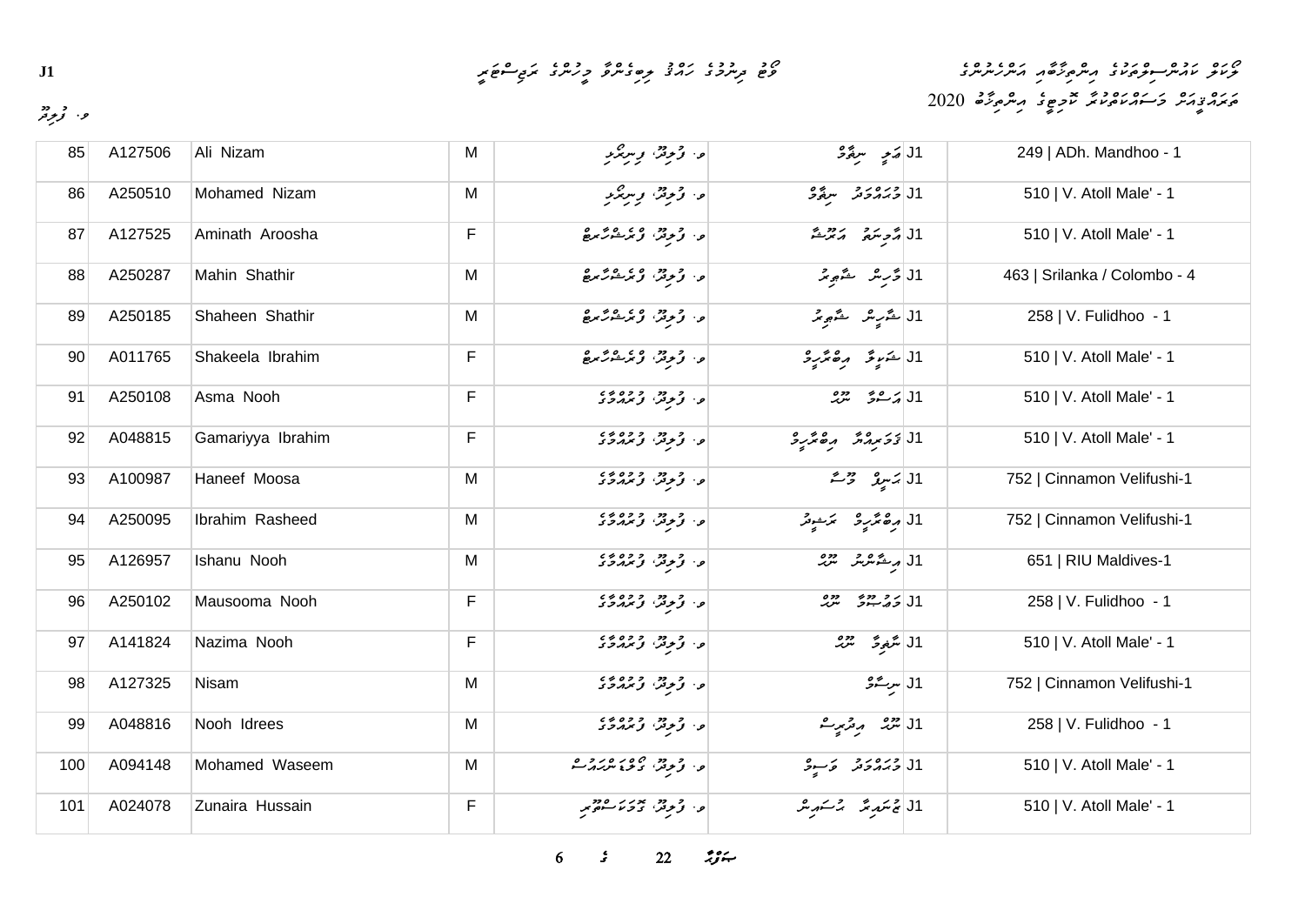*sCw7q7s5w7m< o<n9nOoAw7o< sCq;mAwBoEw7q<m; wBm;vB* م من المرة المرة المرة المرجع المرجع في المركبة 2020<br>مجم*د المريض المربوط المربع المرجع في المراجع المركبة* 

| 102 | A250377 | Ahmed Solih                     | M |                                                        | J1 <i>גې</i> رد تر س <sup>ې</sup> ربر                                        | 510   V. Atoll Male' - 1      |
|-----|---------|---------------------------------|---|--------------------------------------------------------|------------------------------------------------------------------------------|-------------------------------|
| 103 | A123166 | Aishath Solih                   | F | و وتونز ووړه وووه                                      | J1 مۇمەستىق سۇم <i>ۇ</i> ر                                                   | 635   Hulhumale', Ehenihen-21 |
| 104 | A127472 | Ali Solih                       | M | ه . و دو . وه د ه و و و .<br>د . و د د . و د کاربرد .  | J1 <i>ھَ</i> مِ سَ <i>مَوت</i> ُ                                             | 510   V. Atoll Male' - 1      |
| 105 | A064508 | Ibrahim Solih                   | M | ه . و دو . وه د ه د د .<br>او . و وفر . د نوم سروم د د | J1 رەئزى <sub>ي</sub> ۇ بە <sub>ئ</sub> ور                                   | 258   V. Fulidhoo - 1         |
| 106 | A104224 | Mohamed Solih                   | M | ه . تر دور ده د ده د ده د                              | J1 <i>ۋېرو دو</i> بگور                                                       | 510   V. Atoll Male' - 1      |
| 107 | A123914 | Moosa Solih                     | M | و وتونز ووړه وووه                                      | J1 تۇشە شە <i>ر</i> بۇ                                                       | 510   V. Atoll Male' - 1      |
| 108 | A127471 | Shameema Mohamed                | F | ه . و دو . وه د ه و و و .<br>د . و د د . و د کاربرد .  | J1 خور <i>وبرودو</i>                                                         | 635   Hulhumale', Ehenihen-21 |
| 109 | A250705 | Ahmed Raee                      | M | ه . و وو . وه د ه و و .<br>د . و وش . و و کارو و .     | 1ل <i>مَہُدْوَمْہ مُرَّمِ</i>                                                | 599   Fuvammulah Ehenihen-1   |
| 110 | A250709 | Hussain Shabeen                 | M | ه . و دو.<br>د و دتر، د د پرورد د                      | J1 برسکوہ شہور محمد ا                                                        | 258   V. Fulidhoo - 1         |
| 111 | A105545 | Ibrahim Shareef                 | M | د . و دو . وه د و د و . د                              | 11 رەئزى <sub>ر</sub> و شىرو                                                 | 258   V. Fulidhoo - 1         |
| 112 | A127548 | Mariyam Maiha Ibrahim Shareef   | F |                                                        | 11 <i>و چورې ځورې می ټربې</i> ځم <i>بېرو په وور وور ووره پ</i> ه             | 510   V. Atoll Male' - 1      |
| 113 | A250658 | Mohamed Safvaan Ibrahim Shareef | M | ه . و دو.<br>د و دتر، د د پرورد د                      | U1 بەزۇش <sub>ر م</sub> ەشرىر ئىستىر ۋ<br>و ر ه ر د<br><del>ر</del> بر گر تر | 510   V. Atoll Male' - 1      |
| 114 | A250656 | Rabia Mohamed                   | F | ه . و دو.<br>د و دتر . د و په دود د                    | J1 تُر <i>ەپر دېم دو</i> ر                                                   | 248   ADh. Mahibadhoo - 2     |
| 115 | A026086 | Abdul Hameed                    | M | و٠ وګونژ٠ ووځ برور                                     | J1 <i>مەھەرى بەي</i> ر                                                       | 258   V. Fulidhoo - 1         |
| 116 | A120850 | Adila Saeed                     | F | و دو وه وه وړ.<br>و ژخی د د د د                        | J1 ۾َمَرِءَ سَم <i>ِي</i> قَ                                                 | 510   V. Atoll Male' - 1      |
| 117 | A127504 | Amira Saeed                     | F | ه . و دو . وه و و و .<br>ام . و تونس . و تونی برد و    | 1ل  پڑج پڑ س <i>کھی</i> ٹر                                                   | 258   V. Fulidhoo - 1         |

*7 sC 22 nNw?mS*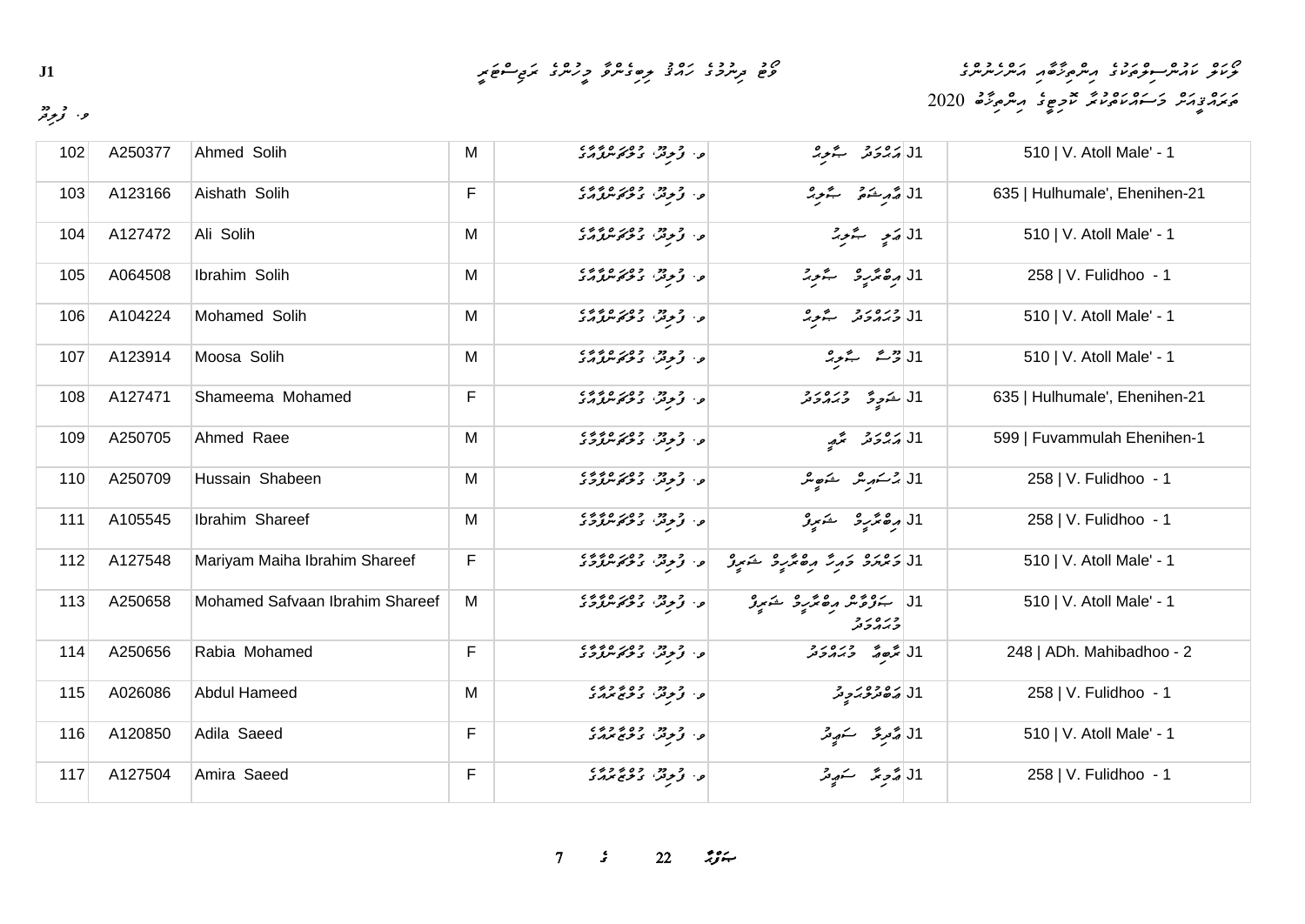*sCw7q7s5w7m< o<n9nOoAw7o< sCq;mAwBoEw7q<m; wBm;vB* م من المرة المرة المرة المرجع المرجع في المركبة 2020<br>مجم*د المريض المربوط المربع المرجع في المراجع المركبة* 

| 118 | A127505 | Ibrahim Faiz         | M           | و٠ وګونژ٠ وګونو وو،                                       | J1 م <i>وڭ ئۇم</i> ق                                                                                           | 510   V. Atoll Male' - 1                  |
|-----|---------|----------------------|-------------|-----------------------------------------------------------|----------------------------------------------------------------------------------------------------------------|-------------------------------------------|
| 119 | A090180 | Ibrahim Siraj        | M           | ه . و دو . وه و و و .<br>ه . و د تر . و د م مرور          | J1 مەھمەر ئەسىمى 1                                                                                             | 249   ADh. Mandhoo - 1                    |
| 120 | A065336 | Moosa Faiz           | M           | ه . و ود . وه و و و .                                     | 1ل تۇشەھ ئۇم <i>بى</i> قى                                                                                      | 510   V. Atoll Male' - 1                  |
| 121 | A127509 | Safiya Hassan        | $\mathsf F$ | ه . و دو . وه و و و .<br>ه . و د تر . و د م مرور          | J1 گوہر برسکار                                                                                                 | 258   V. Fulidhoo - 1                     |
| 122 | A250812 | Ahmed Ahshan         | M           | اء وتوفره رضي                                             | J1 <i>הُدونر م</i> ُرْشَمْر                                                                                    | 258   V. Fulidhoo - 1                     |
| 123 | A234977 | Amanee Ibrahim       | $\mathsf F$ | اء · وُوِيْرُ، رُّمِ                                      | J1 كەڭ سەھە <i>گرى</i> 3                                                                                       | 258   V. Fulidhoo - 1                     |
| 124 | A250810 | Mohamed Afrah        | M           | ه . وُمِعِنْ رُّمِ                                        | J1 <i>32023 مؤترد</i>                                                                                          | 258   V. Fulidhoo - 1                     |
| 125 | A250809 | Nafeesa Adam         | F           | ه . وُفِقْ رُّمِ                                          | J1 سَمَدٍ — مُسَرَّدٌ مُسَرِّدٌ                                                                                | 258   V. Fulidhoo - 1                     |
| 126 | A153085 | Suzaina Ahmed        | $\mathsf F$ | اء وثوثرٌ، رُّمِ                                          | J1 ئىنج <sub>م</sub> ېتىر ب <i>م</i> ېڭىچە                                                                     | 258   V. Fulidhoo - 1                     |
| 127 | A123112 | Ibrahim Sameer       | M           | د · توفر ترکیمی                                           | J1 مەھەر ئەھمەتقى ئىكتى ئىستان ئىستان ئىستان ئىستان ئىستان ئىكتاب ئىستان ئىستان ئىستان ئىستان ئىستان ئىستان ئى | 752   Cinnamon Velifushi-1                |
| 128 | A250453 | Shamaa Ibrahim       | $\mathsf F$ | د · و څونش کرکړ <sub>ي</sub>                              | J1 يَدَّدَّ م <i>ِ®مَّرِد</i> ُ                                                                                | 258   V. Fulidhoo - 1                     |
| 129 | A250078 | Mohamed Ikleel       | M           | ه . وَفَوْتُرْ اللَّهِ وَاللَّهُ عَلَيْهِ اللَّهِ         | J1 <i>ۋېرەدى م</i> ەمبەر ئال                                                                                   | 258   V. Fulidhoo - 1                     |
| 130 | A370330 | Moosa Afzal          | M           | د - و وقري الرو و مرد الر                                 | J1 تۆستە بەر <i>ەب</i> رى                                                                                      | 258   V. Fulidhoo - 1                     |
| 131 | A250073 | Nahuma Fahumee       | $\mathsf F$ | ه . وَمُعِنْزُ اللَّهِ وَمُعَامَلاً مِنْ                  | J1 <i>سَرْدُوَّۃ وَرْدِ</i>                                                                                    | 258   V. Fulidhoo - 1                     |
| 132 | A127452 | Zubaida Abdul Rahman | $\mathsf F$ | ە . ۇرۇش ئېرگىرىگە                                        | 11 ج ھ مقر مقدم مردوم                                                                                          | 258   V. Fulidhoo - 1                     |
| 133 | A250544 | Abdullah Athif       | M           | ه . و دو . ره دوه .                                       | J1 كەھەراللە گ <i>ەبو</i> ر                                                                                    | 427   Olhuveli Beach and Spa Maldives - 1 |
| 134 | A127479 | Adam Naseer          | M           | ه . و و در از ده و دارد .<br>او . و و فران از مانو دارد . | J1 مُرترى سَرَبِيِ <i>مُ</i>                                                                                   | 258   V. Fulidhoo - 1                     |

**8** *s* **22** *z***<sub>***3i***</sub>**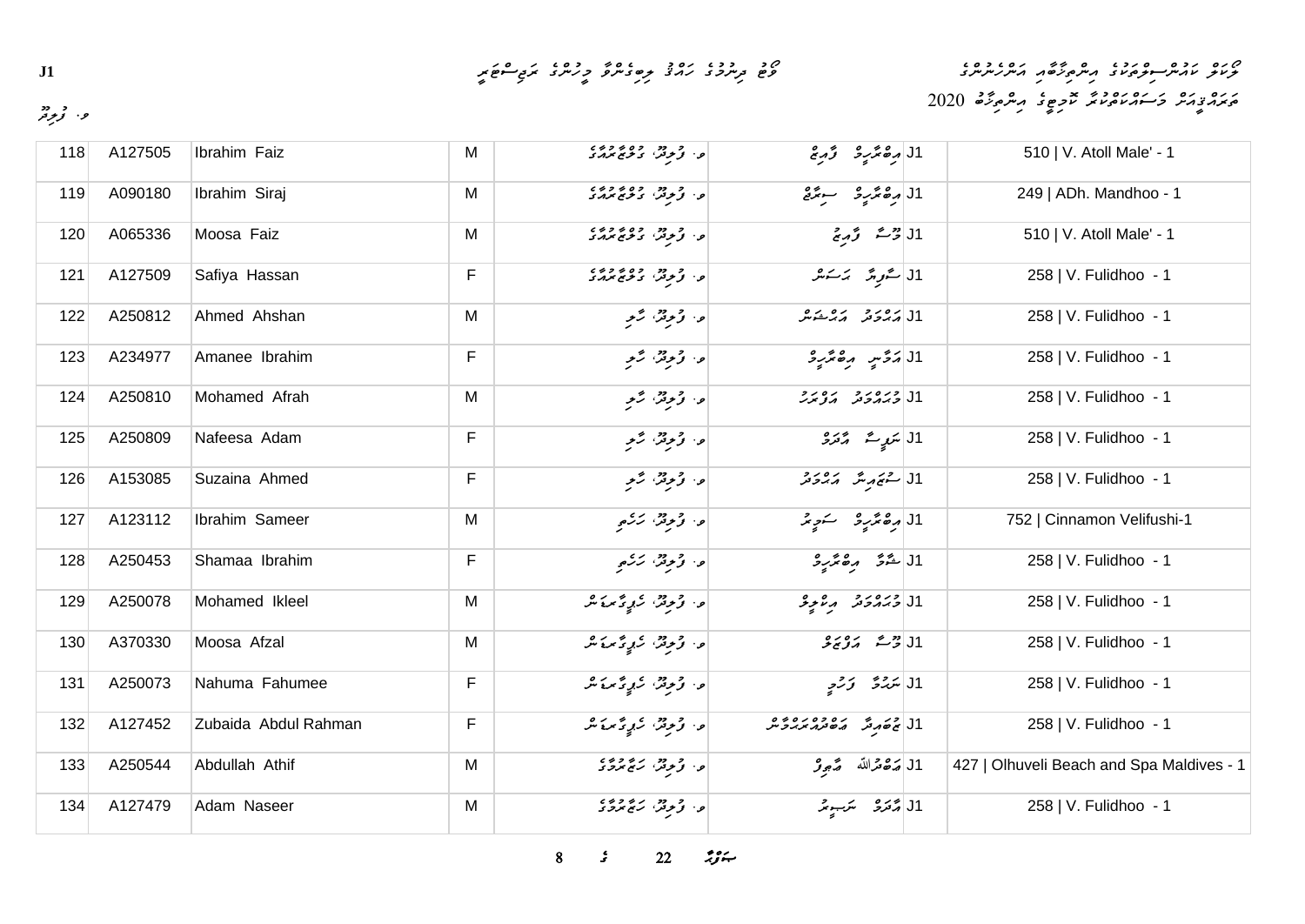*sCw7q7s5w7m< o<n9nOoAw7o< sCq;mAwBoEw7q<m; wBm;vB* م من المرة المرة المرة المرجع المرجع في المركبة 2020<br>مجم*د المريض المربوط المربع المرجع في المراجع المركبة* 

| 135 | A053673 | Ahmed Naseer         | M           | ە· ئۇمۇتتى، ئەنج برگ <sup>و</sup> ى       | J1 <i>مَہُدُوَنَہ</i> مَرْسِوِ <i>نَہ</i> ُ            | 451   Male' Jail - 1                      |
|-----|---------|----------------------|-------------|-------------------------------------------|--------------------------------------------------------|-------------------------------------------|
| 136 | A141788 | Ahmed Shahid         | M           | ه . و دو . ره دوه .                       | J1 <i>مَدْوَنْ حَدَّرِينْ</i>                          | 438   Conrad Maldives Rangali Island - 1  |
| 137 | A127494 | Ali Azim             | M           | ه . و دو . ره دوه .                       | 1ل <i>مَن</i> جِ     مَنْ صِحَرَ                       | 258   V. Fulidhoo - 1                     |
| 138 | A250539 | Ali Naseer           | M           | ه . و دو . ره دوه .<br>مستوفق ره برود     | 1ل <i>ھَ مِ</i> سَرَجِيْرَ                             | 635   Hulhumale', Ehenihen-21             |
| 139 | A127496 | Aminath Hussain      | F           | ا و . و و ده رخ برو د                     | 11 أ <i>مَّ جِيندَة بِرْسَنَ م</i> ِينْزِ              | 258   V. Fulidhoo - 1                     |
| 140 | A127493 | Hassan Amir          | M           | ه . و دو . ره دوه .<br>مستوفر المستوفر    | J1 ئەسەبىر گ <i>ەھ</i> تر                              | 510   V. Atoll Male' - 1                  |
| 141 | A127492 | Hussain Arif         | M           | ه . و دو . ره دوه .                       | J1 پرستمبر مگ <i>رنگ</i>                               | 427   Olhuveli Beach and Spa Maldives - 1 |
| 142 | A250545 | Ibrahim Ashif        | M           | ه . و دو . ره دوه .                       | J1 مەھمگىر ئۇ مەھمىسى ئە                               | 309   L. Gan - 2                          |
| 143 | A250547 | Mariyam Asifa Naseer | F           | د . و ود . ره وه د .                      | J1 <i>كَمْ</i> تْدَة مُّسِبِرٌّ سَ <i>بِي</i> دِيْر    | 510   V. Atoll Male' - 1                  |
| 144 | A119914 | Mohamed Samiu        | M           | ه . و دو . ره دوه .<br>او . و دین ره بروی | J1 <i>وَبَهُ دَوْ</i> سُمْحِهُ                         | 245   ADh. Omadhoo - 1                    |
| 145 | A250550 | Moosa Areef Naseer   | M           | ه . و دو . ره دوه .<br>مستوفق ره برود     | J1 فِرْجُ <sub>م</sub> َبِرِوْ مَرَ <sub>س</sub> ِمِّہ | 258   V. Fulidhoo - 1                     |
| 146 | A125562 | <b>Umar Waheed</b>   | M           | و٠ وګوټر، په پروی                         | J1 <i>محکمت حکی</i> فر                                 | 258   V. Fulidhoo - 1                     |
| 147 | A251807 | Fathimath Jeeza      | $\mathsf F$ | ە . ۇوقرا بەيرىسوگ                        | 11 گوچر توځ                                            | 510   V. Atoll Male' - 1                  |
| 148 | A414425 | Jinaanu Ibrahim      | M           | ه ژونژ پژموژ                              | J1 <sub>فو</sub> ىترىتر ب <i>ەھترى</i> پى ئى           | 510   V. Atoll Male' - 1                  |
| 149 | A251803 | Mohamed Jeezam       | M           | <sub>و: ژ</sub> وژ، <sub>په نگ</sub> یوژ  | J1 <i>دېرون</i> و ي <sub>ې ت</sub> ح                   | 510   V. Atoll Male' - 1                  |
| 150 | A127453 | Nasheeda Gasim Fulhu | F           | أو: وُوِيْنُ رِيْرُجُودُ                  | J1 مَرَسْوِمَّر گَرْسُوڤُرُكُمْ                        | 258   V. Fulidhoo - 1                     |
| 151 | A250182 | Abdulla Shaakh       | M           | ە . ۇرۇپر، رەكروپىرەكى                    | J1 مَەقراللە شَرْرْ                                    | 258   V. Fulidhoo - 1                     |

*9 s* 22  $29$  *n*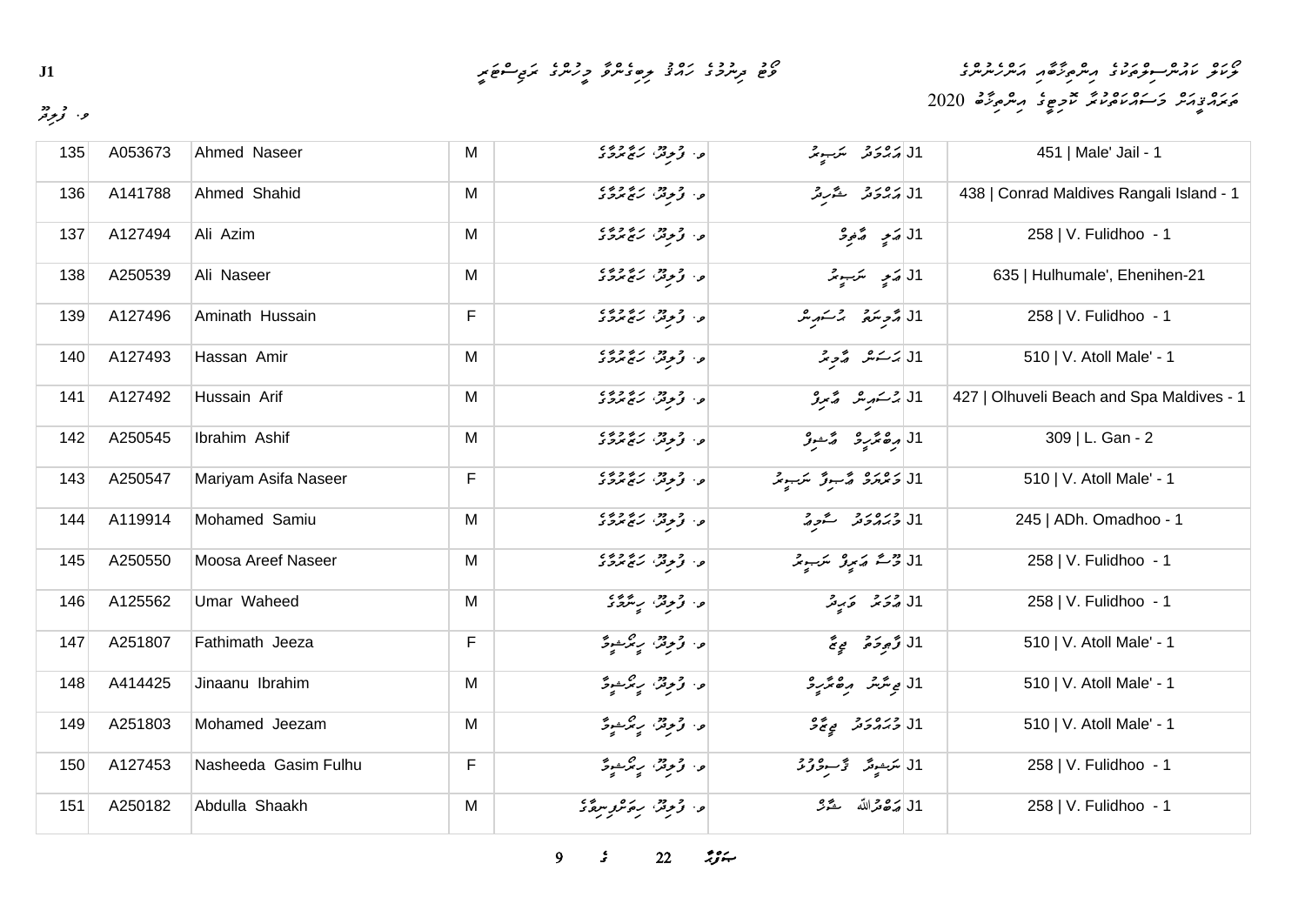*sCw7q7s5w7m< o<n9nOoAw7o< sCq;mAwBoEw7q<m; wBm;vB* م من المرة المرة المرة المرجع المرجع في المركبة 2020<br>مجم*د المريض المربوط المربع المرجع في المراجع المركبة* 

| 152 | A127556 | Asrar Mohamed            | F           | ە· ئۇمەتتى، سەھرىي سىھ ئ              | J1 كەشقىر مەرەبەد                                   | 258   V. Fulidhoo - 1              |
|-----|---------|--------------------------|-------------|---------------------------------------|-----------------------------------------------------|------------------------------------|
| 153 | A098668 | Habeeba Mohamed          | F           | ە· ۇرۇپر، رەكروسرەك                   | J1 بَرَصِرَّة وَبَرَوْدَتْر                         | 258   V. Fulidhoo - 1              |
| 154 | A098670 | Mariyam Aboobakuru       | $\mathsf F$ | ە· ۇرۇپر، رەكروسرەك                   | 5222222221                                          | 258   V. Fulidhoo - 1              |
| 155 | A127553 | Mohamed Shan             | M           | و- ۇجەنز، سەھرىي سىڭ ئ                | J1 <i>ۋېزو دۇ</i> شەھر                              | 510   V. Atoll Male' - 1           |
| 156 | A103704 | Shaheem Mohamed          | M           | و· وْحِرْثْرُ رِيَّ عُرُو مِرْحَدٌ وَ | J1 خرى <i>دى دەر د</i>                              | 258   V. Fulidhoo - 1              |
| 157 | A141789 | Abdul Kareem Yoosuf      | M           | وسوقر ويؤوب                           | U مەھەر <i>ۋە بىرە بېر تەرە</i> ۋە                  | 258   V. Fulidhoo - 1              |
| 158 | A127542 | Ahmed Imdaz              | M           | د· و څوند رمړو په                     | J1 <i>ה</i> כפיק הפיק                               | 258   V. Fulidhoo - 1              |
| 159 | A127545 | Hussain Imaz             | M           | ه وقرقه رؤدي                          | J1 بر سَمبر شرح مرحزم ج                             | 258   V. Fulidhoo - 1              |
| 160 | A124918 | Mohamed Imthiyaz         | M           | ه وحوقر روغر                          | J1 <i>בייחידית</i> ת <i>ב<sub>יפ</sub>ת</i> י       | 258   V. Fulidhoo - 1              |
| 161 | A125261 | Simla Abdul Kareem       | F           | و· وُفِرْقْرُ رِبُرُوَرِ              | J1 بەر ئەھەر <i>ۋە ئەرى</i>                         | 258   V. Fulidhoo - 1              |
| 162 | A125264 | Suiza Abdul Kareem       | F           | وسوقر ويؤوب                           | U شهریج پره دور عرد و                               | 510   V. Atoll Male' - 1           |
| 163 | A375880 | Aishath Thaaniya         | F           | ء و وقرق بارج مرکز                    | J1 مَّ مِ شَمَّع مَّ سِنَّرَ                        | 446   Baglioni Resort Maldives - 1 |
| 164 | A250877 | Fazaal Thaufeeg          | M           | ه ووده رمزم د                         | J1 توپچ ئ <i>و چې</i> توپ <sup>چ</sup>              | 510   V. Atoll Male' - 1           |
| 165 | A127536 | Hussain Nihal            | M           | د . و وقر . ر مرکز مرد و              | J1 ئ <i>ے م</i> ریش سر <i>ینڈ</i>                   | 258   V. Fulidhoo - 1              |
| 166 | A114062 | Mohamed Thaufeeg         | M           | ء و وقرق بەرجەد تر                    | 11 <i>ډېرونه ومړي</i> و                             | 258   V. Fulidhoo - 1              |
| 167 | A123816 | Mohamed Nasheed Thaufeeg | M           | د· د څونه ر ټرېږمه د                  | 11 <i>دې دې</i> مر <sub>شو</sub> تر م <i>وړې</i> ته | 510   V. Atoll Male' - 1           |
| 168 | A127532 | Mohamed Ziyadh Thaufeeg  | M           | ء و وقرق بارج المع                    | 11 <i>دېم</i> ونه <sub>مخ</sub> رم <i>مخې</i> ږي    | 567   Villimale' Ehenihen - 2      |

 $10$  *s*  $22$  *n***<sub>s</sub>**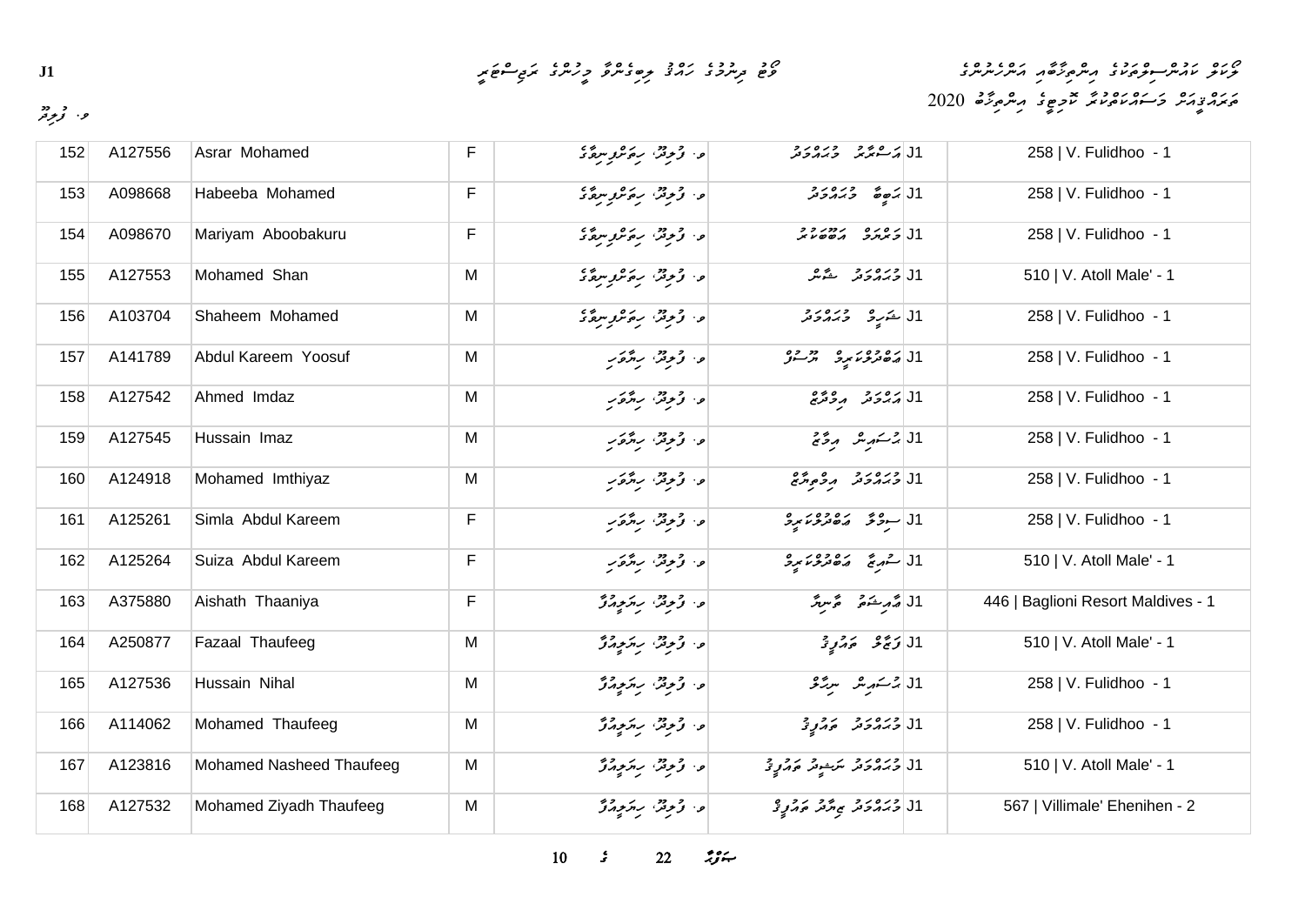*sCw7q7s5w7m< o<n9nOoAw7o< sCq;mAwBoEw7q<m; wBm;vB* م من المرة المرة المرة المرجع المرجع في المركبة 2020<br>مجم*د المريض المربوط المربع المرجع في المراجع المركبة* 

| 169 | A146285 | Nashid Thaufeeg   | M | ه و وده به دورو                                          |                                       | 510   V. Atoll Male' - 1  |
|-----|---------|-------------------|---|----------------------------------------------------------|---------------------------------------|---------------------------|
| 170 | A127535 | Nasreena Saeed    | F | و· وُفِرْشُ بِهُ فَهُوَا وَ                              | J1 <i>مترت مرینگ سکوپی</i> ٹر         | 258   V. Fulidhoo - 1     |
| 171 | A127515 | Aishath Rizmeena  | F | ه . و دو . دو سرگامهای                                   | 1ل م <sup>ۇ</sup> مرىشمۇ ھېرىمى پەر   | 258   V. Fulidhoo - 1     |
| 172 | A250380 | Aishath Rizwana   | F | و٠ وګونژ، رکور سرگرمرد دی                                | 1لەھرىشكى ئىرىم ئاھىر                 | 258   V. Fulidhoo - 1     |
| 173 | A270265 | Hussain Ali Manik | M | .<br>د ووند ريزينې برومړي                                | J1 يُرْسَمَ بِيْرِ مَتَّحِرَّسِيدُ    | 258   V. Fulidhoo - 1     |
| 174 | A127483 | Mohamed Jamshad   | M | ه . و دو . د و سرع معده و .                              | J1 <i>وبزەر دە دەشۇر</i>              | 258   V. Fulidhoo - 1     |
| 175 | A127516 | Moosa Ibrahim     | M | ه . و دو . دو سرگامهای                                   | J1 جُ شَمَّ مِنْ مَعَرَبِ مِنْ        | 258   V. Fulidhoo - 1     |
| 176 | A250379 | Sama Hussain      | F | و . و وه . و و پرو معداد و                               | J1 سَمَرَّ بُرْسَم <i>ِي</i> سْ       | 108   R. In'guraidhoo - 1 |
| 177 | A250381 | Samha Hussain     | F | ه . و دو . دو سرگامهای                                   | J1  س <i>تۇن بى</i> سى <i>مبەنل</i>   | 258   V. Fulidhoo - 1     |
| 178 | A250378 | Shameem Ibrahim   | M | ه . و دو . د و مرو معداد .<br>مستوفيل المعرو مرو معداد و | J1 ڪوچ <i>وڻ جُرِ</i> چ               | 258   V. Fulidhoo - 1     |
| 179 | A351262 | Sharuheen Hussain | M | و٠ وګونژ، رکور سرگرمرد دی                                | J1 ڪئر <i>يرين بڙڪوبنگ</i>            | 258   V. Fulidhoo - 1     |
| 180 | A127477 | Siyama Ibrahim    | F | ء کی دی دی در مرکز میکند در د                            | J1 سورم مەم <i>رى</i> رە              | 258   V. Fulidhoo - 1     |
| 181 | A127486 | Aishath Ifasa     | F | و . وڅوند . د در سر سره د .                              | U1 مُدمِسَمَّ مِرَّتَّ                | 258   V. Fulidhoo - 1     |
| 182 | A082972 | Ali Wafir         | M | ە· ئۇچەش جەمزىيەتكەنگەنگە                                | J1  رَمٍ عَ <i>وب</i> تر              | 258   V. Fulidhoo - 1     |
| 183 | A127484 | Asim Ahmed        | M | د کومرد دوربردگردد                                       | J1 ۾َٻو <i>پروون</i> ر                | 258   V. Fulidhoo - 1     |
| 184 | A130744 | Azmeena Ahmed     | F | ە كۆمەت ئەترىپىدىكەدى                                    | J1 <i>مەنج ج</i> ېتر ئە <i>مەدى</i> ر | 510   V. Atoll Male' - 1  |
| 185 | A127462 | Azmeera Ahmed     | F | ە· ئۇچەش 25 <sub>مۇ</sub> سۇمبۇم                         | J1 <i>ھَ جُوجُہ مَدُونِر</i> ُ        | 258   V. Fulidhoo - 1     |

 $11$  *s*  $22$  *i*<sub>s</sub>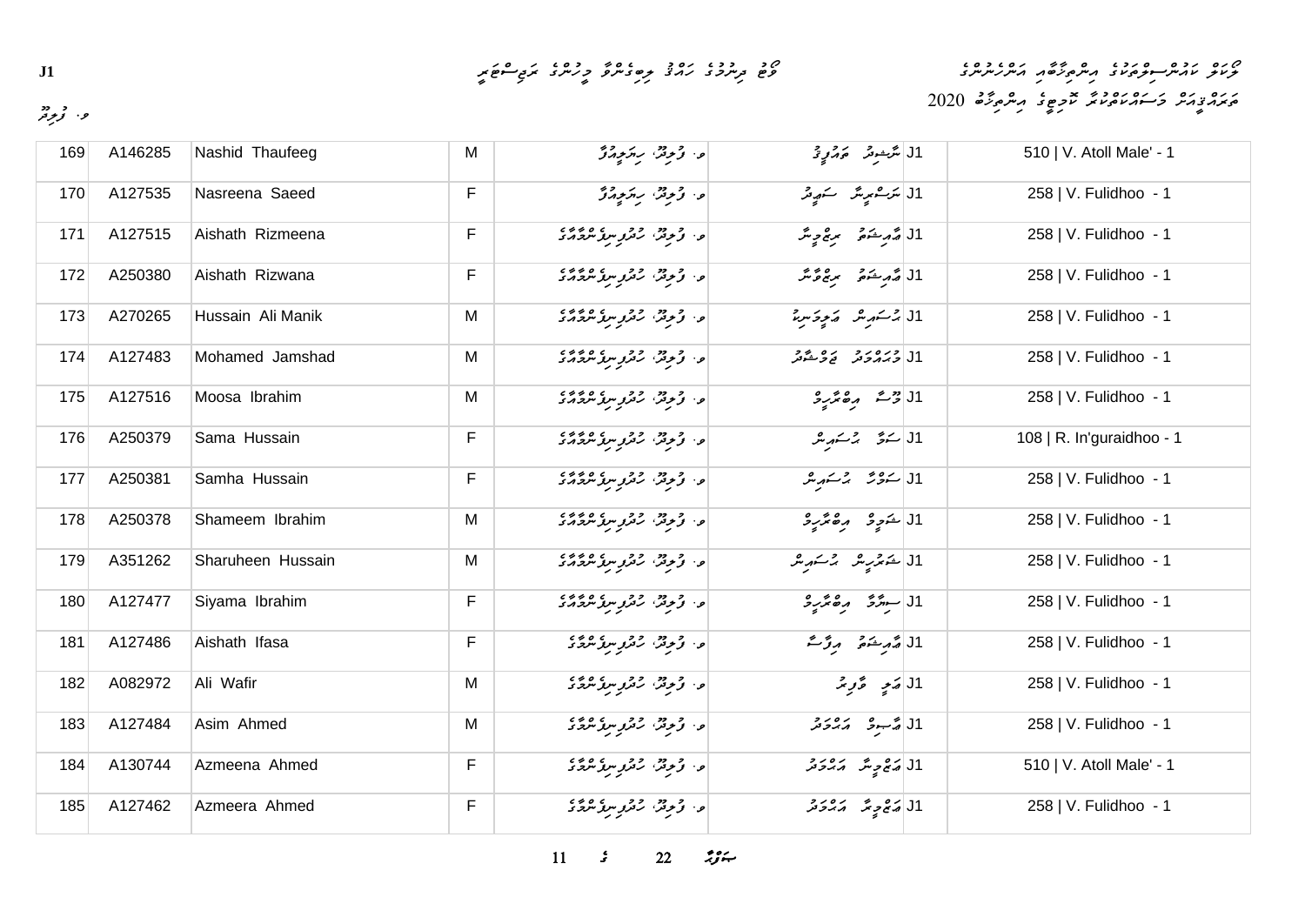*sCw7q7s5w7m< o<n9nOoAw7o< sCq;mAwBoEw7q<m; wBm;vB* م من المرة المرة المرة المرجع المرجع في المركبة 2020<br>مجم*د المريض المربوط المربع المرجع في المراجع المركبة* 

| 186 | A099453 | Hassan Ahmed Manik         | M | ا و . و د ده د د و سرو مرد د                         | J1 ئەسەمىر مە <i>مەدە ئىب</i> ر                       | 258   V. Fulidhoo - 1    |
|-----|---------|----------------------------|---|------------------------------------------------------|-------------------------------------------------------|--------------------------|
| 187 | A102851 | Hussain Ahmed Manik        | M | د کوچن ريزو سرگرمرد د                                | 11 بر سور شهر مرد در در مرب <i>ر ب</i> ر              | 258   V. Fulidhoo - 1    |
| 188 | A127485 | Mohamed Adil               | M | د کوچن ريزو سرگرمرد د                                | J1 <i>ڈیز م</i> حقہ گھری گھر                          | 258   V. Fulidhoo - 1    |
| 189 | A113017 | <b>Mohamed Wafir Ahmed</b> | M | د کوچن ريزو سرگرمرد د                                | 11 <i>ديره دو و ده دود</i>                            | 510   V. Atoll Male' - 1 |
| 190 | A250711 | Sana Ali Wafir             | F | ە كۆمەت ئەترىپىدىكەدى                                | J1 س <i>ەمىگە ھ<sup>ى</sup>مو ھ<sup>ى</sup>موم</i> ىر | 258   V. Fulidhoo - 1    |
| 191 | A250335 | Sham Ali Wafir             | M | ە كۆمەت ئەترىپىدىكەدى                                | J1 ڪر <i>ي هو وُوير</i>                               | 258   V. Fulidhoo - 1    |
| 192 | A048127 | Shareefa Mohamed           | F | و . و وفر . و و سر مرو .<br>مستوفر المستوفر المستوفر | J1 خ <i>وبوڭ دېم</i> ردونر                            | 258   V. Fulidhoo - 1    |
| 193 | A250451 | Abdulla Suraah Ahmed       | M | ه . وُمِنْ رُکْسُرْرِسُّ                             | 11 مُصْعَرِ اللّهُ جَعَيْرَ مَدَّدَ مَد               | 258   V. Fulidhoo - 1    |
| 194 | A127498 | Azeeza Ali                 | F | ە · ئۇچىق شەھرىرىگە                                  | J1 <i>ھَيِءُ ھَي</i>                                  | 258   V. Fulidhoo - 1    |
| 195 | A061556 | Gasim Hussain              | M | ه . و وفرا را ما مرسمه                               | J1 تۇسو <i>ق بى</i> شمېرى <i>ش</i>                    | 258   V. Fulidhoo - 1    |
| 196 | A250447 | Ibrahim Saaif              | M | ە · ئۇچەش شەھرىرىتىگە                                | J1 مەھ <i>مەرىۋە</i> شەرى                             | 258   V. Fulidhoo - 1    |
| 197 | A127467 | Nazim Gasim                | M | ە· ئۇچەش شەھەر ئىگە                                  | 11 مئى <sub>نج</sub> ۇ گ <sub>ەسى</sub> ر             | 258   V. Fulidhoo - 1    |
| 198 | A127464 | Nizara Gasim               | F | ە · ئۇچىق شەھرىرىتىگە                                | 1ل سبيحَمَّدَ قَرَّب <i>ْ</i> قُر                     | 510   V. Atoll Male' - 1 |
| 199 | A248992 | Shamweel Ahmed             | M | ە · ئۇچەش شەھرىدىگە                                  | J1 خۇم <sub>ۇ</sub> بۇ كەبرۇتر                        | 258   V. Fulidhoo - 1    |
| 200 | A156365 | Abdul Jaleel Aboobakur     | M | ه . و ود . در دور .<br>م . و د ش                     | 11 رەدەر دەرەدە                                       | 258   V. Fulidhoo - 1    |
| 201 | A127527 | Adam Haneef                | M | ه . و دو . و د و د د .<br>ه . و د تر . موترو بر د    | J1 مَ <i>مَّدَة بَ</i> سِيْر                          | 258   V. Fulidhoo - 1    |
| 202 | A284142 | Aminath Mohamed            | F | ه . و دو . و د و د د .<br>م . و و تر . ره ترو بر د   | J1 <i>مُّجِسَعُ دَيَهُ دَو</i>                        | 258   V. Fulidhoo - 1    |

 $12$  *s*  $22$  *n***<sub>s</sub>**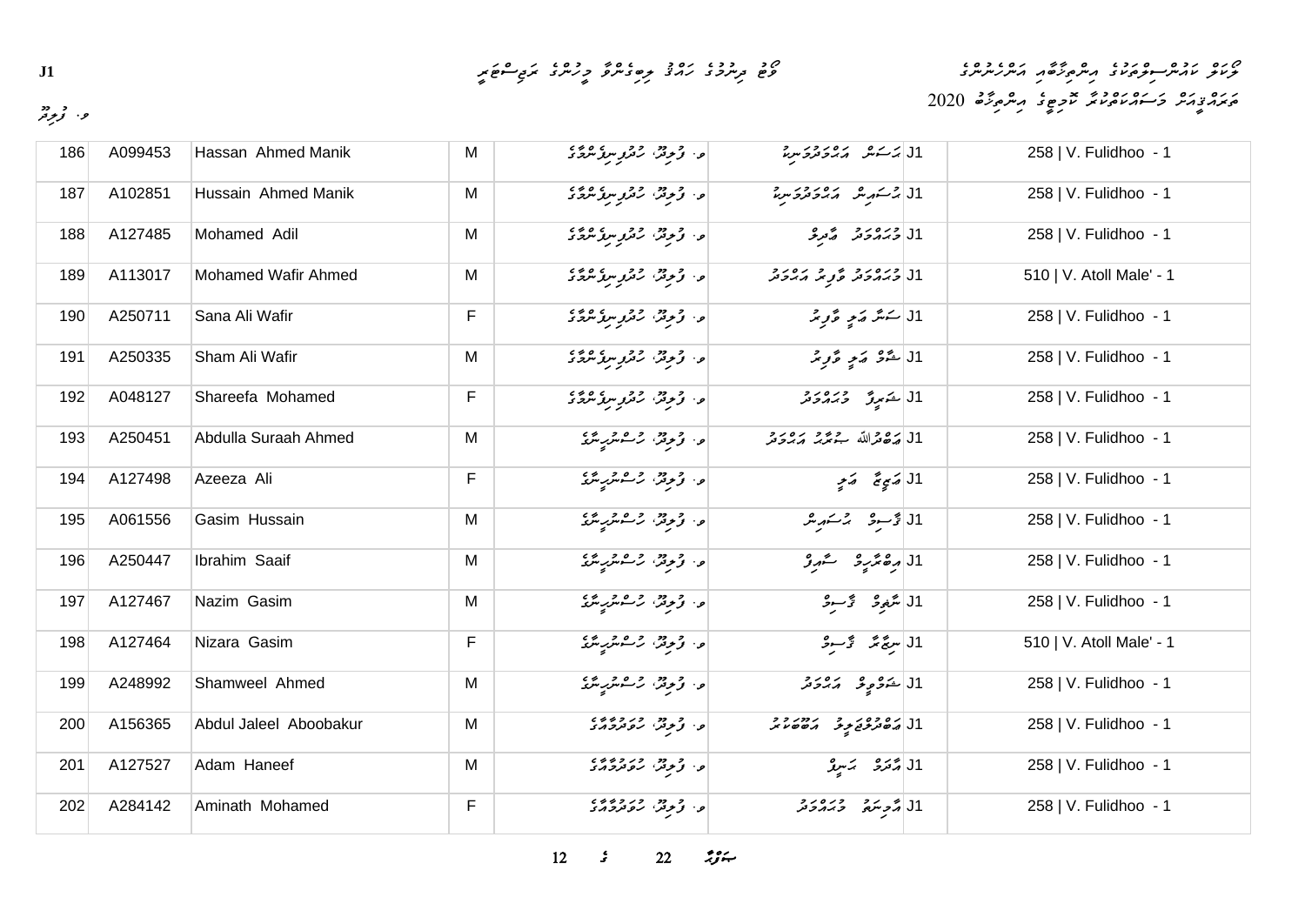*sCw7q7s5w7m< o<n9nOoAw7o< sCq;mAwBoEw7q<m; wBm;vB* م من المرة المرة المرة المرجع المرجع في المركبة 2020<br>مجم*د المريض المربوط المربع المرجع في المراجع المركبة* 

| 203 | A127531 | Ibrahim Fifshan                | M | ه . و ود . دروه و .<br>م . و وش  ره مرواز و       | J1 ب <i>ر&amp;ټرپر\$ و</i> وګیګر                                       | 690   Mirihi Island Resort-1 |
|-----|---------|--------------------------------|---|---------------------------------------------------|------------------------------------------------------------------------|------------------------------|
| 204 | A121867 | Mariyam Nisama                 | F | ه . و دو . و د و د د .<br>د . و و تر . موترو بر د | J1 <i>وَبُرْمُرُوْ</i> سِرْجُوُّ                                       | 258   V. Fulidhoo - 1        |
| 205 | A284155 | Mohamed Azmee                  | M | ه . و دو . و د و د د .<br>ه . و د فر . موترو بر د | J1 <i>وُبَهُ دَوَنَہ مَنْ وَ</i>                                       | 258   V. Fulidhoo - 1        |
| 206 | A250718 | Moosa Abdul Jaleel             | M | ه . و دو . و د و د د .<br>ه . و د فر . موترو بر د | J1 جي په <i>محمد م</i> ونو مونو                                        | 258   V. Fulidhoo - 1        |
| 207 | A127558 | Abdulla Jaleel                 | M | ه . و دو . و دوه .<br>مستوفر . روترو .            | J1 <i>ھَ</i> 5ھُرالله ق <sub>َ</sub> مَوِتَح                           | 258   V. Fulidhoo - 1        |
| 208 | A127551 | Aboobakur Abdul Rahman         | M | ه . و دو . و د و د .<br>  د . و وتر . رو د و د    | 11 كەھەر بەر ئەرەر بەر بولۇر.<br>11 كەھەم بىر ئەك ئىرى بىر بىر بىر بىر | 258   V. Fulidhoo - 1        |
| 209 | A063685 | Ali Rasheed                    | M | ه . و دو . و دوه .<br>مستوفر . روترو .            | 1ل  <i>مَہ</i> رِ کمَشِیٹر                                             | 258   V. Fulidhoo - 1        |
| 210 | A234973 | Fathimath Thooba Hussain       | F | ه . و دو . و دوه .<br>م . و دین ره مرو د          | 11 <i>وګېږده چې برخېږ</i> مر                                           | 258   V. Fulidhoo - 1        |
| 211 | A250650 | Ismail Rishwan Ibrahim Rasheed | M | ه . و ود . و د و د .<br>او . و وفر . ره مرو د     | 11   برڪو <i>گير رھيڙرو برَ</i> حو <i>تر</i><br>مەستۇم بۇ              | 651   RIU Maldives-1         |
| 212 | A083025 | Khalida Abdul Raheem           | F | ه . و دو . و د و د .<br>  د . و د ش ره درو د      | 11 <i>ڈونڈ مقدم مزبر ڈ</i>                                             | 510   V. Atoll Male' - 1     |
| 213 | A234975 | Mohamed Afzal                  | M | ه . و دو . و د و د .<br>م . و د ش ره مرو د        | J1 <i>دېږونه پروين</i> و                                               | 510   V. Atoll Male' - 1     |
| 214 | A250647 | Nazeedha Aboobakuru            | F | ه . و دو . و د و د .<br>ه . و و تر . ره ترو د     | 11 سَ <sub>بِع</sub> ِ <i>شَرْ مَقْعَة مَ</i>                          | 258   V. Fulidhoo - 1        |
| 215 | A127500 | Aishath Shahula                | F | و· وُوِيْرُ كَاثَرَ بِرْدُّيْدٍ                   | J1 مەم ئىشقى ئىش <i>ەر</i> گە                                          | 4   HA. Hoarafushi - 1       |
| 216 | A127503 | Ayaz Haroon                    | M | د · د و وقراء ن قرير قرقر مرد                     | J1 كەمرىج ئەمىر مىر                                                    | 258   V. Fulidhoo - 1        |
| 217 | A037960 | Haroon Abdul Rahman            | M | و· وُوِيْرُ كَاثَرَ بِرْدُّيْدٍ                   | 11 روده ده ده ده ده و                                                  | 258   V. Fulidhoo - 1        |
| 218 | A127501 | Ibrahim Faroog                 | M | و· وُفِرْقُ مَعَ مُرْتَوَّمِهِ                    | 11 رەمگرىر <sup>ى بودد</sup>                                           | 277   F. Nilandhoo - 2       |

 $13$  *s*  $22$  *n***<sub>s</sub>**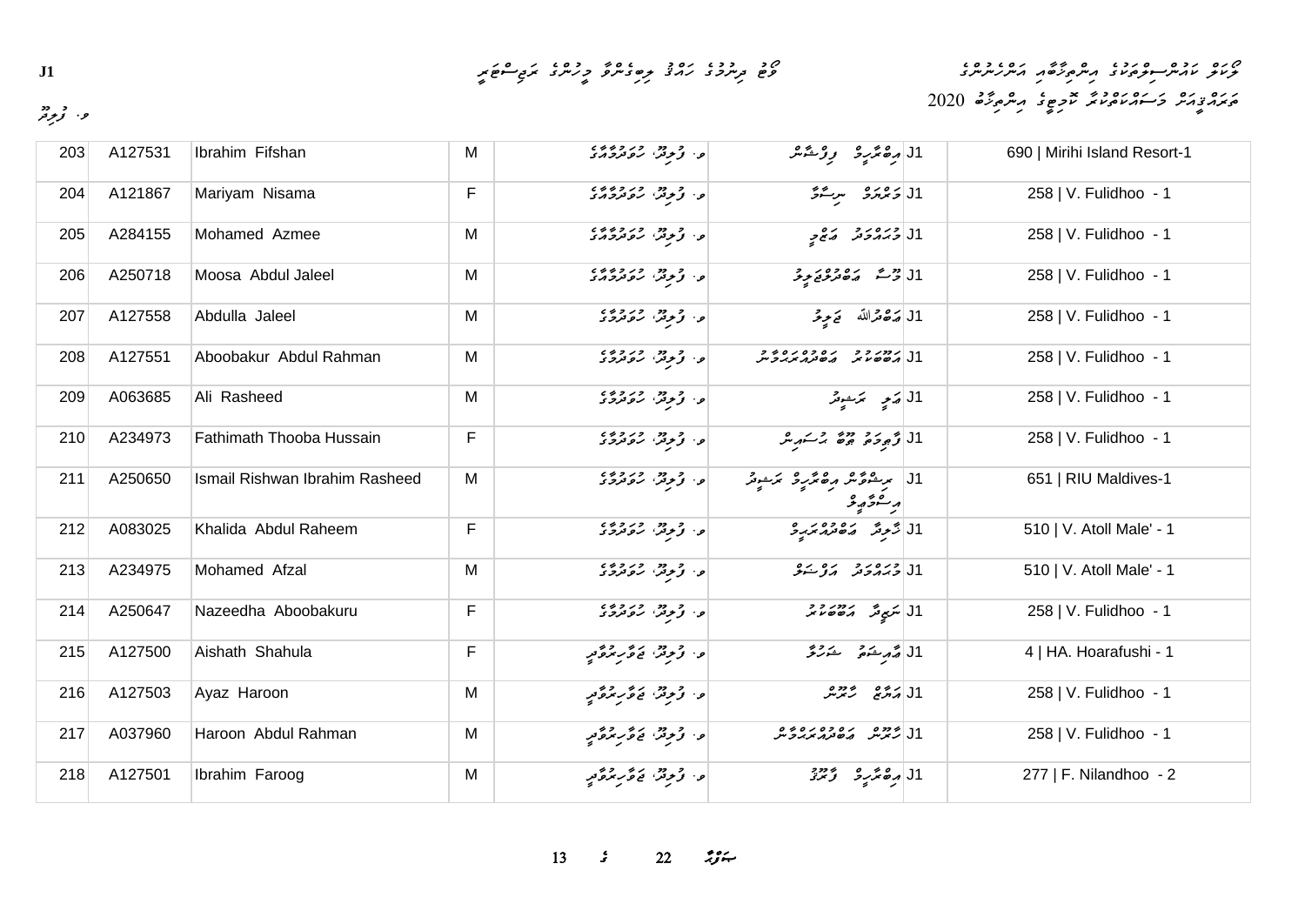*sCw7q7s5w7m< o<n9nOoAw7o< sCq;mAwBoEw7q<m; wBm;vB* م من المرة المرة المرة المرجع المرجع في المركبة 2020<br>مجم*د المريض المربوط المربع المرجع في المراجع المركبة* 

| 219 | A250338 | Mariyam Zahira         | $\mathsf{F}$ | و· وُوِيْنُ يَا وَرِيْرُوْنِدِ              | J1 <i>حەمدى تج ب</i>                                 | 277   F. Nilandhoo - 2       |
|-----|---------|------------------------|--------------|---------------------------------------------|------------------------------------------------------|------------------------------|
| 220 | A067145 | Mohamed Niyaz          | M            | ه . وَوِقْرٌ ، فَاقْرَبْتُمْقَوْمٍ          | J1 <i>وُبَهُ دَوْرَ</i> سِر <i>وُّ</i> يْ            | 378   Hithadhoo Ehenihen - 1 |
| 221 | A078632 | Naail Bin Haroon       | M            | و · وْ وِقْرْ · فَاحْ بِ بَرْحٌ مِرِ        | J1 متَدِعْهِ صِنْرَ سُ <sup>رْد</sup> َوْ مِ         | 510   V. Atoll Male' - 1     |
| 222 | A250352 | Niuma Haroon           | $\mathsf F$  | ه . وْمِنْزْ ، وَمُرْمَوْسِ                 | J1 سم <i>م</i> ع محمد محمد الله                      | 284   Dh. Kudahuvadhoo - 1   |
| 223 | A094867 | Abdulla Shahdhan       | M            |                                             | J1 مَەھْتْراللە خ <i>ەرقىرىتى</i>                    | 258   V. Fulidhoo - 1        |
| 224 | A071205 | Ahmed Zahir            | M            | و· وقوم نے وزیرون                           | J1 <i>مَدْدَوَنْتْ</i> يُحْرِيْرُ                    | 510   V. Atoll Male' - 1     |
| 225 | A011390 | Fazna Dawood           | F            | و· وُفْرُسٌ فَالْقُرْبِرُوْدَ               | J1 ئۇيج مىگە ئ <i>ۆرە</i> ئە                         | 258   V. Fulidhoo - 1        |
| 226 | A010804 | Mohamed Zahir          | M            | د . و وو .<br>  د . و وفر . و څو د برو د    | J1 <i>وُبَهُ وَمَدْ</i> گُمْ بِمُرْ                  | 453   Maafushi Jail - 2      |
| 227 | A011389 | Shahiya                | $\mathsf F$  | د . و دو.<br>  د . و وتر، نے قریر پرو د     | J1 شەرى <i>گە</i>                                    | 463   Srilanka / Colombo - 4 |
| 228 | A291827 | Abdulla Imthiyaz Ahmed | M            | د کو وجود دی دی.<br>  د کومونش مانگرېز د کا | U جەمراللە م <sub>و</sub> ۋم <sub>و</sub> مزى برەر د | 510   V. Atoll Male' - 1     |
| 229 | A159910 | Shahban Ahmed          | M            | ه . و دو . وي . وي                          | J1 ڪر <i>ي هه پرور</i> و                             | 510   V. Atoll Male' - 1     |
| 230 | A291786 | Wadeefa Ali            | $\mathsf{F}$ | ه وتونژ مغربرده                             | J1 <i> وَمِرِدٌ مَ</i> حٍ                            | 510   V. Atoll Male' - 1     |
| 231 | A130417 | Hassan Adam Maniku     | M            | والمحروش كرماه والمقامر                     | J1 ئەسەمىر مەمر <i>ە ئەس</i> ە                       | 451   Male' Jail - 1         |
| 232 | A075299 | Thamheela Yoosuf       | $\mathsf F$  | ه ژونژ ووژی                                 | J1 <sub>ھۇرى</sub> بۇ بۇشۇ                           | 510   V. Atoll Male' - 1     |
| 233 | A146961 | Saamiya Ali            | $\mathsf{F}$ | ه . وُمِنْ مَوْمِوَّ ، شَ                   | J1 ڪ <sub>يون</sub> گر <sub>صَ</sub> حِي             | 510   V. Atoll Male' - 1     |
| 234 | A130964 | Yoosuf Moosa           | M            | ه . وُمِنْ مَوْمِوَءُ لَمْ لَهُ الله        | J1 پژيز ژيم                                          | 510   V. Atoll Male' - 1     |
| 235 | A085216 | Ali Mansoor            | M            | ه وتونژا ورنژ                               | J1 <i>ڇَجِ چَسْبَ</i> يْرَ                           | 258   V. Fulidhoo - 1        |

 $14$  *s*  $22$   $23$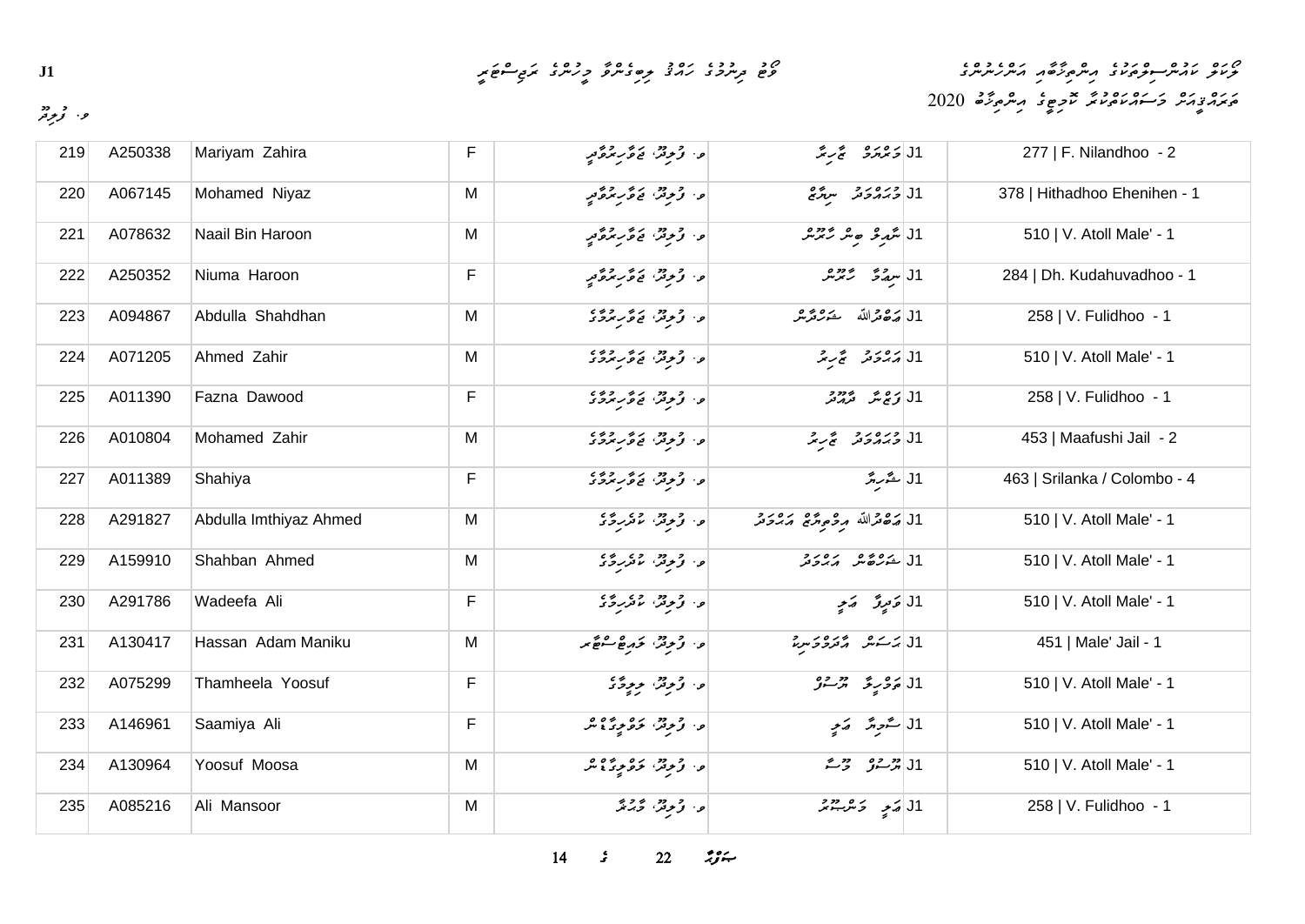*sCw7q7s5w7m< o<n9nOoAw7o< sCq;mAwBoEw7q<m; wBm;vB* م من المرة المرة المرة المرجع المرجع في المركبة 2020<br>مجم*د المريض المربوط المربع المرجع في المراجع المركبة* 

| 236 | A249003 | Sheewan Mansoor       | M | د · و څوند <i>او د ب</i> ر    | J1 خوصٌ مَرْسِبْتِيمُ                 | 510   V. Atoll Male' - 1      |
|-----|---------|-----------------------|---|-------------------------------|---------------------------------------|-------------------------------|
| 237 | A248480 | Su uban Mansoor       | M | ه وُمِنْ دُرُمْ               | J1 كەرگەش كەش <i>رى</i> دىر           | 258   V. Fulidhoo - 1         |
| 238 | A127596 | Fathimath Azura       | F | ە . ۇرق ئۆت                   | J1 وَج <i>وحَ</i> هُمَ يَمْتَمُّ      | 510   V. Atoll Male' - 1      |
| 239 | A250286 | lufa Shareef          | F | ه . وُمِعْرُ وَتَوَتَّ        | 1ل <i>مەمۇ</i> خىمب <i>و</i> گ        | 510   V. Atoll Male' - 1      |
| 240 | A249001 | Mohamed Ifham Shareef | M | ە . ۇرق ئۇش                   | 11 <i>دېرونو موژو خپرو</i>            | 510   V. Atoll Male' - 1      |
| 241 | A123092 | Abdul Sattar Mohamed  | M | ه . وقويق وَمِرْ مُرورٌ       | 11 <i>مقادم مقرم بود وبروب</i> ر      | 567   Villimale' Ehenihen - 2 |
| 242 | A331020 | Ahmed Akram           | M | ه و وه به در دوه              | J1 <i>הُمحدِّد مُرَسَّرِد</i>         | 258   V. Fulidhoo - 1         |
| 243 | A250169 | Aishath Seema         | F | و وقويل وتونامرور             | J1 مەم ھەم سو <i>م</i> ۇ              | 284   Dh. Kudahuvadhoo - 1    |
| 244 | A127495 | Mohamed Faris         | M | ه . وفوقر، وَمِرْمَ مَرَهُ وَ | J1 <i>ۋېزو دې</i> ت <sub>ر تر</sub> م | 253   ADh. Fenfushi - 1       |
| 245 | A250156 | Rameeza Moosa         | F | ه و وده د و دوه               | 11 <i>مَدَجِعٌ وَ"</i> گ              | 258   V. Fulidhoo - 1         |
| 246 | A127476 | Ramiza Mohamed        | F | ه . و وفر . د و و و و و .     | J1 بَرُوبَعٌ وَبَرُودَ لَهِ           | 258   V. Fulidhoo - 1         |
| 247 | A250136 | Ramla                 | F | ه . و وفر . د د بر د و د ،    | J1 برد و مح                           | 258   V. Fulidhoo - 1         |
| 248 | A101072 | Adam Zareer           | M | و· وُمِرْتُزْ، وَسَمَّعٍ مَحْ | 1ل <i>مُمترد تم</i> يتر               | 248   ADh. Mahibadhoo - 2     |
| 249 | A092961 | Ahmed Majid           | M | و· وُمِرْتُزْ، وَسَمَّعٍ مَحْ | J1 <i>مَ بُرْدَ مَدْ</i> وَ مِ مُرْ   | 258   V. Fulidhoo - 1         |
| 250 | A082969 | Hawwa Gasim Fulhu     | F | اء: وُمِرِيْنَ وَسُمِرِيْ     | J1 بروو تۇسى <i>رە دو</i>             | 258   V. Fulidhoo - 1         |
| 251 | A028377 | Hawwa Shifaza         | F | ە . ۇجەن كەش كە               | 1ل <i>بَ</i> رْدَةُ سْوَرَّجَ         | 258   V. Fulidhoo - 1         |
| 252 | A127520 | Mohamed Firag         | M | ە . ۇرقە كەشپۇ                | J1 <i>دېم</i> مرد وېژ <sub>ند</sub>   | 24   HDh. Hanimaadhoo - 1     |

 $15$  *s*  $22$  *n***<sub>s</sub>** $\frac{2}{5}$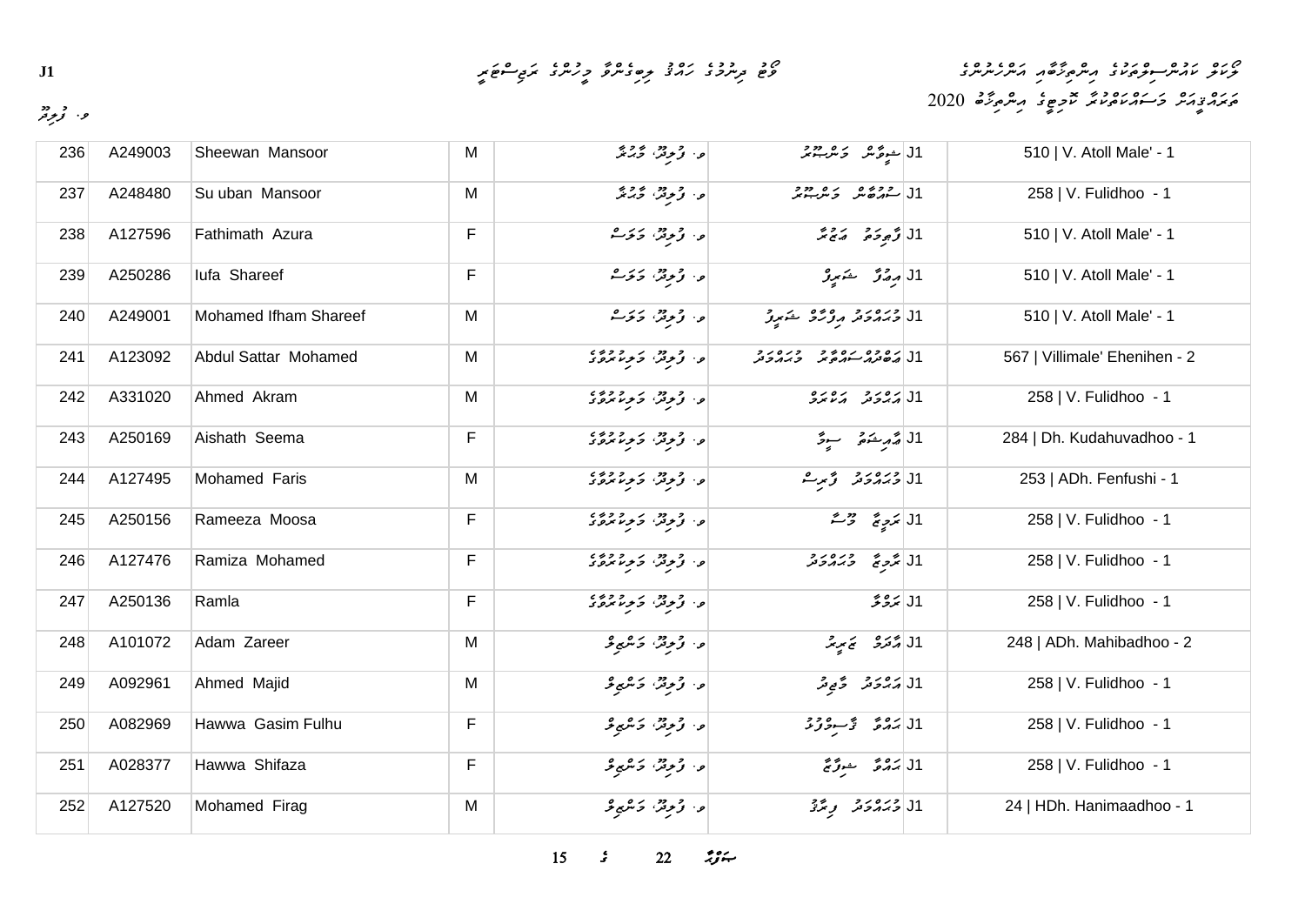*sCw7q7s5w7m< o<n9nOoAw7o< sCq;mAwBoEw7q<m; wBm;vB* م من المرة المرة المرة المرجع المرجع في المركبة 2020<br>مجم*د المريض المربوط المربع المرجع في المراجع المركبة* 

| 253 | A045122 | Naseer Moosa                  | M           | د و تونژ، ځندې تر                  | 1ل <sub>مک</sub> ر <sub>س</sub> ویمر مخ <sup>م</sup> گر | 258   V. Fulidhoo - 1    |
|-----|---------|-------------------------------|-------------|------------------------------------|---------------------------------------------------------|--------------------------|
| 254 | A127519 | <b>Rilwan Naseer</b>          | M           | ه . و وِيْن دَسْءِ و               | J1 ىرىشۇنى <i>گە</i> تى <i>رىبونى</i> گە                | 258   V. Fulidhoo - 1    |
| 255 | A082968 | Sanfa Naseer                  | F           | ه . و وِيْن دَسْءِ و               | J1 سەنتىرتى سىمبىيەتتىر                                 | 258   V. Fulidhoo - 1    |
| 256 | A036092 | Umar Zahir                    | M           | ه . ژونژ، دَسْهِ دْ                | J1 <i>ھج بڑ تج ب</i>                                    | 258   V. Fulidhoo - 1    |
| 257 | A066904 | Adnan Hussain                 | M           | و· وقوفر، وبرحوى                   | 11 <i>مەمەنگىرى جىسكىم</i> بىر                          | 258   V. Fulidhoo - 1    |
| 258 | A250120 | Aishath Nasiha                | F           | ه . و وقرا د برگرده و <del>.</del> | J1 مەم ئىشقى ئىشىنىڭە ئىش                               | 258   V. Fulidhoo - 1    |
| 259 | A057099 | Aminath Nashida               | F           | ه وتوفر وبر دوء                    | J1 مَرْحِ سَرَمَ <sub>ةُ</sub> سَرْجِعِيشَ              | 510   V. Atoll Male' - 1 |
| 260 | A250124 | Shiyaana Adnaan               | F           | و· وقوفر، وبرحوى                   | 1ل ھوتر <i>تر مقرنگريز</i>                              | 258   V. Fulidhoo - 1    |
| 261 | A080220 | Aminath Ali                   | F           | أوا وتحوفرا وحسرونمى               | 1ل  <i>مزَّدِ سَع</i> ْرَ مَرْمٍ                        | 258   V. Fulidhoo - 1    |
| 262 | A359646 | Ibthisaam Abdul Gafoor        | $\mathsf F$ | ه وتوفر، وسروی                     | 11 رەم شى رە دەردد د                                    | 258   V. Fulidhoo - 1    |
| 263 | A359647 | Imthinaan Abdul Ghafoor       | $\mathsf F$ | أوا وتحوقرا وحسروي                 | 11 م <i>ېڅمو شره د موه د ده د</i>                       | 258   V. Fulidhoo - 1    |
| 264 | A127499 | Fathimath Zaheera             | F           | ء وقرقرم متوفر                     | J1 ۇ <sub>جو</sub> رَمْ ئ <sub>ى بى</sub> ر             | 258   V. Fulidhoo - 1    |
| 265 | A098280 | <b>Ismail Shareef Mohamed</b> | M           | اء و توفر، شموی                    | 11 مِــُوَّمِهِ وَ عَمَىٰ وَيَهُوَىٰ                    | 258   V. Fulidhoo - 1    |
| 266 | A250707 | <b>Mohamed Aiman Shareef</b>  | M           | ه زوچر، ش <sub>عر</sub> و          | 11 <i>ديرورو بروتر خېږي</i>                             | 510   V. Atoll Male' - 1 |
| 267 | A114013 | Adam Waheed                   | M           | <sub>ی</sub> . وګویژ، بومړے        | 1ل  <i>مُ</i> تَرَدُّ ءَب <sub>َ</sub> تِرُ             | 258   V. Fulidhoo - 1    |
| 268 | A127475 | Aishath Samoona               | F           | أوا وكوفرا وتربرك                  | J1 مەم ئىشقى مەدىمەتكە                                  | 258   V. Fulidhoo - 1    |
| 269 | A250821 | Falaah Adam                   | M           | ه . و څونژ، بر مرگ                 | J1 تر <i>یڅ پره</i>                                     | 510   V. Atoll Male' - 1 |

 $16$  *s* 22  $29$   $-$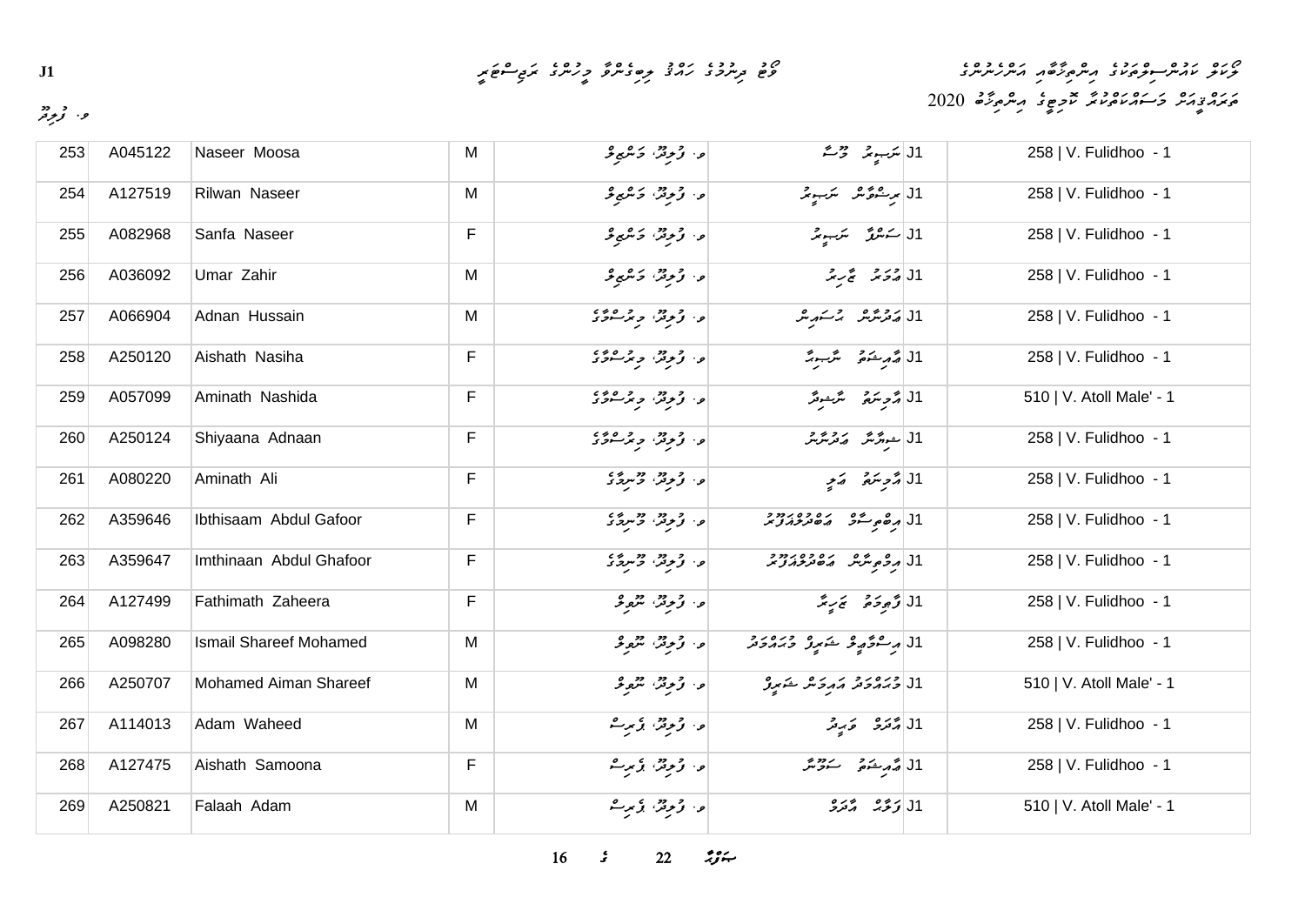*sCw7q7s5w7m< o<n9nOoAw7o< sCq;mAwBoEw7q<m; wBm;vB* م من المرة المرة المرة المرجع المرجع في المركبة 2020<br>مجم*د المريض المربوط المربع المرجع في المراجع المركبة* 

| 270 | A092450 | Hassan Waheed         | M | <sub>ی</sub> . وُمِرِیْرُ، وَمَرِتْ | J1   يَرْسَسْ         وَرِيْرٌ            | 510   V. Atoll Male' - 1 |
|-----|---------|-----------------------|---|-------------------------------------|-------------------------------------------|--------------------------|
| 271 | A127473 | Jinah Adam            | M | ە . ۇرۇش ، ئۇ بېرىشە                | 11   <i>ي مَدَّدْ – مُ</i> قرَّدُ         | 258   V. Fulidhoo - 1    |
| 272 | A146308 | Sharmeela Adam        | F | ه وتوفر ومرت                        | J1 ڪمر <i>چو ڏهو</i> گ                    | 510   V. Atoll Male' - 1 |
| 273 | A250816 | Shiuna Adam           | F | ه وتونژ ویرت                        | 1ل جوړ <i>نگه مخ</i> ترم                  | 510   V. Atoll Male' - 1 |
| 274 | A127474 | Zuhura Mohamed        | F | ء وقوقة ومرت                        | J1 ج ح مجمد حده د د د                     | 258   V. Fulidhoo - 1    |
| 275 | A250514 | Aishath Shamoos Faiz  | F | ە بۇ قرىق ئەش <i>ۇ</i> ش            | 1ل مەم ئىشىمە ئىشرىقى ئەرى <i>ج</i>       | 510   V. Atoll Male' - 1 |
| 276 | A158226 | Zayan Faiz            | M | ە . ۇرەش بۇشۇپ                      | 1ل ئى <sub>قرىشى</sub> ئ <sub>ۇرى</sub> ج | 258   V. Fulidhoo - 1    |
| 277 | A127563 | Adam Khaleel          | M | ه و دو ره ده ده د                   | J1 م <i>مَّة ذوِوْ</i>                    | 258   V. Fulidhoo - 1    |
| 278 | A036967 | Ahmed Gasim Fulhu     | M | פי ציבה ממממות בי                   | J1   ئەرىخە ئۇسىۋۇر                       | 258   V. Fulidhoo - 1    |
| 279 | A250388 | Fainanu Gasim Fulhu   | M | ه و دو ره ده ده.<br>د و دن          | 11 <i>ۆم مەڭدىن</i> ئۇسى <i>رە د</i> و    | 258   V. Fulidhoo - 1    |
| 280 | A127455 | Fareesha Gasim Fulhu  | F | ه و دو ره ده ده.<br>د و دن          | 1ل ۇمرىش ئۇس <i>وۋۇ</i> ر                 | 258   V. Fulidhoo - 1    |
| 281 | A127488 | Fathimath Sazuma      | F | ه . و دو.<br>د . و دوش مرس سر سر    | J1 <i>وَّج</i> وحَمْ سَنَّيْحَ            | 258   V. Fulidhoo - 1    |
| 282 | A127468 | Haseena Adam          | F | ه . و دو.<br>د . و دوش موسر ۱۸۷۷ و  |                                           | 258   V. Fulidhoo - 1    |
| 283 | A127454 | Ibrahim Khaleel       | M | ه و دو ره ده ده د                   | J1 <sub>م</sub> ەنگەر ئىچى                | 258   V. Fulidhoo - 1    |
| 284 | A127560 | Mohamed Gasim Fulhu   | M | ه و دو ره دود و                     | J1 <i>ۋىزودۇ</i> ئ <sup>ې</sup> بورۇ      | 258   V. Fulidhoo - 1    |
| 285 | A127449 | Hafeeza Adam          | F | ه وجود بره برده                     | 1ل  <i>ټوپوگە م</i> گ <i>تر</i> ۇ         | 510   V. Atoll Male' - 1 |
| 286 | A343553 | Mariyam Shaiha Waheed | F | ه و دو بره بوده و                   | U ئ <i>ۇنىڭ خەر ئىكى</i> رىم              | 258   V. Fulidhoo - 1    |

 $17$  *s*  $22$   $29$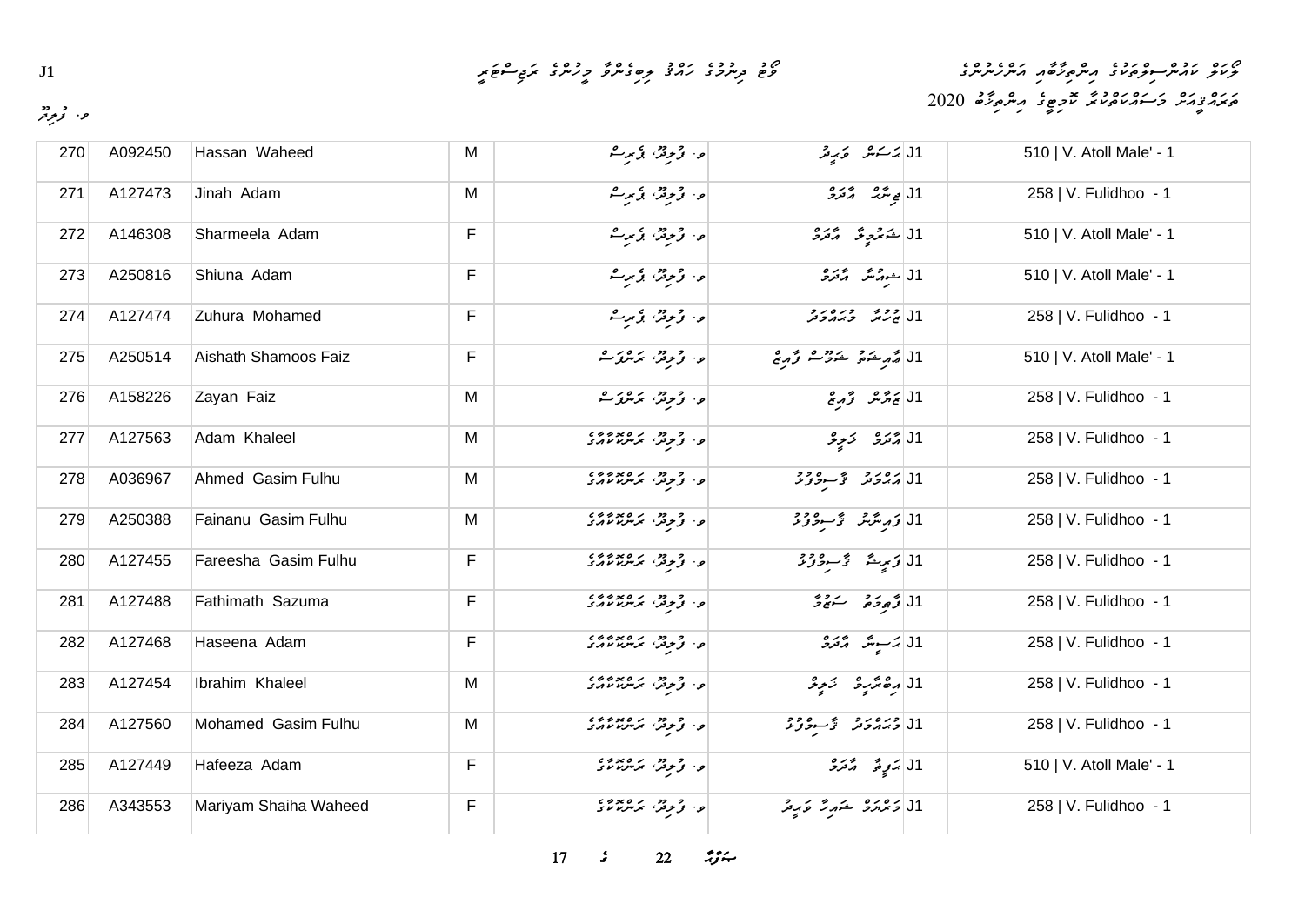*sCw7q7s5w7m< o<n9nOoAw7o< sCq;mAwBoEw7q<m; wBm;vB* م من المرة المرة المرة المرجع المرجع في المركبة 2020<br>مجم*د المريض المربوط المربع المرجع في المراجع المركبة* 

| 287 | A250603 | Rafhan Ahmed        | M           | ه وجود پره پره د                   | J1 <del>برو</del> ر مصر در در د                            | 258   V. Fulidhoo - 1     |
|-----|---------|---------------------|-------------|------------------------------------|------------------------------------------------------------|---------------------------|
| 288 | A143973 | Shifaz Ibrahim      | M           | ه د ود بره ده ده                   | J1 شورَّى مەھەرچە                                          | 510   V. Atoll Male' - 1  |
| 289 | A127541 | Adam Inaz           | M           | ه· وُمِرْشَ سُمَوِهِ مُحَ          | 1ل م <i>م</i> تر محمد مرسمد بر                             | 510   V. Atoll Male' - 1  |
| 290 | A127555 | Aishath Ilma        | F           | ه· وُمِرْشَ سُمَوِهِ مُحَ          | J1 مەم ھەر ھەر ئەرگەنگە                                    | 248   ADh. Mahibadhoo - 2 |
| 291 | A250538 | Aishath Inayaa      | F           | ه· وُمِرْشَ سُمْوِهِ مُحَ          | J1 مەم ئىكتىر<br>1                                         | 248   ADh. Mahibadhoo - 2 |
| 292 | A127549 | Asiyath Mohamed     | F           | ه . وُمِين سگيرهِ مُحَ             | 11 م <sup>ح</sup> سورة وبرەرد                              | 248   ADh. Mahibadhoo - 2 |
| 293 | A127544 | Zeeniya Ahmed       | $\mathsf F$ | ه· وُمِرْشَ سُمَوِهِ مُحَ          | J1 <sub>مج</sub> سِرَتَہ مَہْدَوَمَّر                      | 248   ADh. Mahibadhoo - 2 |
| 294 | A075346 | Aminath Badoora     | F           | ه ژوند سود                         | J1 أُمَّ صِنَعْ مَصْرَ يَمْرُ                              | 258   V. Fulidhoo - 1     |
| 295 | A250446 | Ibrahim Uwayis      | M           | ه وګونژ، سوړ                       | J1 مەھم <i>گىي</i> ھەمرىشە                                 | 510   V. Atoll Male' - 1  |
| 296 | A160922 | Lujain Zubair       | F           | ه د تووتر، سوه ژ                   | 1ل ت <sub>ح</sub> قے م <i>ب</i> شر ت <u>ح</u> صَم <i>ب</i> | 258   V. Fulidhoo - 1     |
| 297 | A000315 | Zubair Gasim        | M           | ه ژوئژ، سوړ                        | J1 تج <i>ھوبتر</i> تۇس <u>و</u>                            | 510   V. Atoll Male' - 1  |
| 298 | A238324 | Shameema Ibrahim    | F           | ه و توفرش جوړنگر                   | J1 ڪوچ <i>مڻ گرد</i> و                                     | 510   V. Atoll Male' - 1  |
| 299 | A096168 | Abdul Rasheed Abbas | M           | ە · زېږېز، ش <sub>ە</sub> ستەملىكە | 11 كەھەر كەيدىسى ئەرگە ئەھ                                 | 258   V. Fulidhoo - 1     |
| 300 | A205986 | Abdulla Niyaz       | M           | ە بۇ دېر شوشىدى                    | J1 صَرْحَة مِرْاللَّهُ مُسِمَّرَةٍ مِ                      | 258   V. Fulidhoo - 1     |
| 301 | A141593 | Abdulla Rameez      | M           | ە ، ئۇچەش سىمسىرى                  | J1 <i>مَدْهُ قرآللّه مَدَّدِ</i> مَح                       | 258   V. Fulidhoo - 1     |
| 302 | A127526 | Ameena Abbas        | F           | ه . تر وتر، <u>شر شره ، و</u>      | J1 <sub>أ</sub> رَ <sub>حِ</sub> سَّر رَ <i>وَدُهُ فَ</i>  | 510   V. Atoll Male' - 1  |
| 303 | A127523 | Mohamed Azmath      | M           | ه د ورد کرده و                     | 11 <i>دبره د د م</i> ورد                                   | 258   V. Fulidhoo - 1     |

 $18$  *s*  $22$  *n***<sub>s</sub>**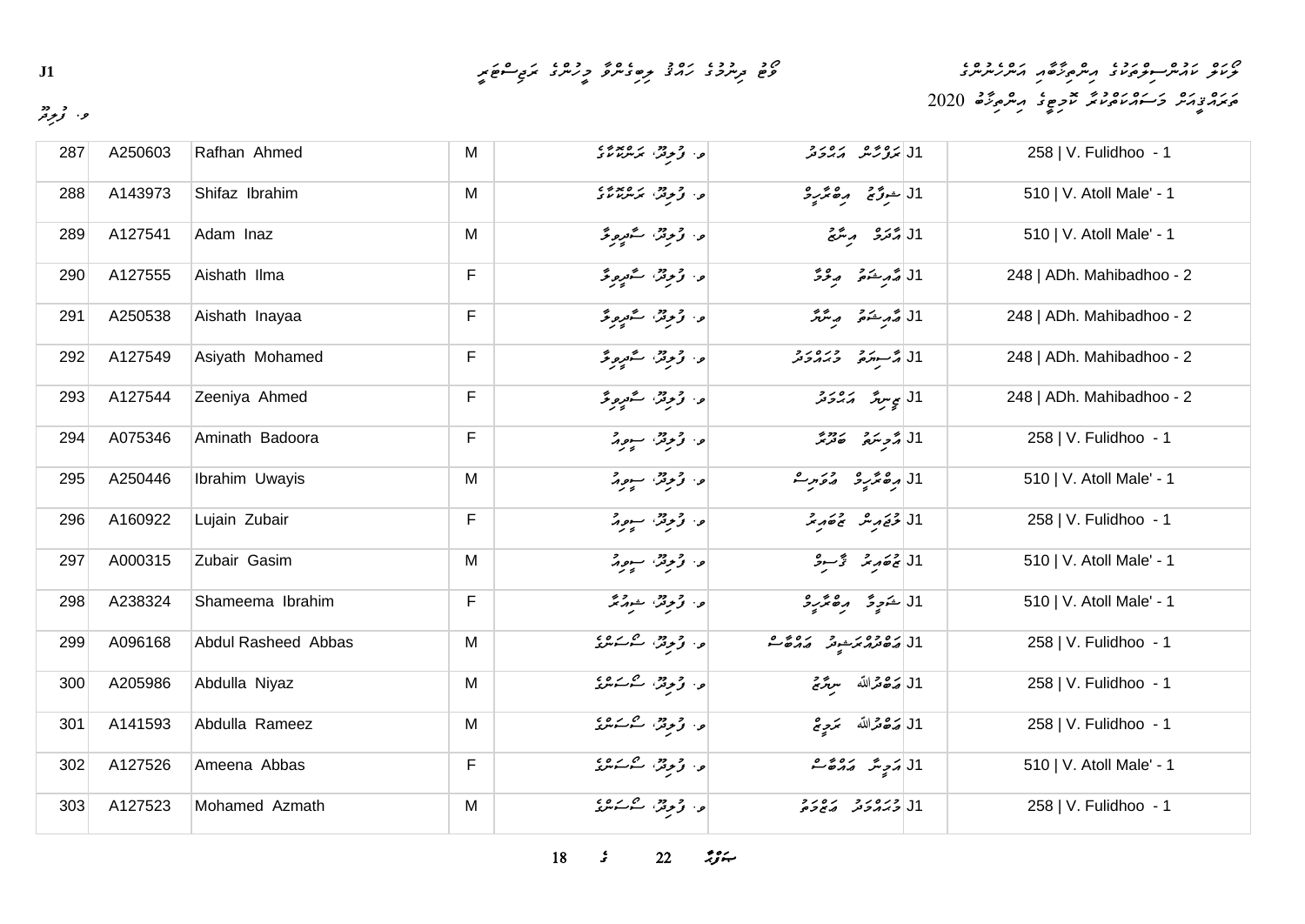*sCw7q7s5w7m< o<n9nOoAw7o< sCq;mAwBoEw7q<m; wBm;vB* م من المرة المرة المرة المرجع المرجع في المركبة 2020<br>مجم*د المريض المربوط المربع المرجع في المراجع المركبة* 

| 304 | A158565 | Sameena Abbas                 | $\mathsf F$ | <sub>و</sub> . وُمُوقِدْ، سُكْسَسْدَدُ                                                                        | J1 سَعِيمٌ <i>مَمْرَةٌ _</i>                                                                                   | 258   V. Fulidhoo - 1    |
|-----|---------|-------------------------------|-------------|---------------------------------------------------------------------------------------------------------------|----------------------------------------------------------------------------------------------------------------|--------------------------|
| 305 | A095879 | Zaheera Yoosuf                | F           | ە · زېږېز، ش <sub>ى</sub> ستىرى                                                                               | 1ل ئ <sub>ى پىر</sub> ىگە تە <u>جرىم</u> ۇ                                                                     | 258   V. Fulidhoo - 1    |
| 306 | A106446 | Abdul Muhusin                 | M           | ه ورود سکره و                                                                                                 | J1 <i>مەھەر ۋە يەمىر</i>                                                                                       | 32   HDh. Nolhivaran - 1 |
| 307 | A095239 | Abdul Shakoor Yoosuf          | M           | أوا وتحوقرا سكس والمحمد                                                                                       | J1 كەھەمبەر ئەمىر بىر بىر بىر بىر بىر بىر ئەسىر                                                                | 258   V. Fulidhoo - 1    |
| 308 | A071685 | Aishath Irshada Abdul Shakoor | $\mathsf F$ |                                                                                                               | 11 محمد شعر مستقر معدد محمد معدا من المحمد المحمد المحمد من المحمد المحمد المحمد المحمد المحمد المحمد المحمد ا | 510   V. Atoll Male' - 1 |
| 309 | A095226 | Aneesa Saeed                  | F           | و وجود ڪي و                                                                                                   | J1 کەسرىس <sup>ى</sup> سەپەتر                                                                                  | 258   V. Fulidhoo - 1    |
| 310 | A127537 | Asfag Abdul Shukoor           | M           | و وجود سکس و                                                                                                  | 1) كەشق ھەھەر مەدە د                                                                                           | 510   V. Atoll Male' - 1 |
| 311 | A250872 | Fathimath Rifa                | F           | ه ورود سکره و                                                                                                 | 1ل <i>وَّجِودَة بِروَّ</i>                                                                                     | 510   V. Atoll Male' - 1 |
| 312 | A250869 | Mohamed Shanyz                | M           | ه ورود سکره و                                                                                                 | J1 <i>ۋېزونز شەمب</i>                                                                                          | 258   V. Fulidhoo - 1    |
| 313 | A127534 | Shifana Abdul Shakoor         | $\mathsf F$ | ه ورود سکره و                                                                                                 | 1) خورش مەھىرمىسىر                                                                                             | 258   V. Fulidhoo - 1    |
| 314 | A250571 | Ahmed Saleem                  | M           | ه . و دو .<br>م . و د تر . ه . مره و د                                                                        | J1 <i>גېرى تې دو</i>                                                                                           | 258   V. Fulidhoo - 1    |
| 315 | A053383 | <b>Bushree Moosa</b>          | M           | و· وفوقرٌ، ئوءٍ برُوفرٌ و                                                                                     | 1ل صفيمبر بر <u>ه ش</u>                                                                                        | 258   V. Fulidhoo - 1    |
| 316 | A127490 | Jameela Hussain               | $\mathsf F$ | ه ووه ره ده ده                                                                                                | J1 <sub>ق</sub> حوِقَ بِرْسَ <sub>م</sub> ِيسْ                                                                 | 258   V. Fulidhoo - 1    |
| 317 | A127497 | Mohamed Shiham                | M           | والمحروض كالمجمع بمرة ولالمي                                                                                  | J1 <i>دېزه دو</i> شو <i>رگ</i> و                                                                               | 258   V. Fulidhoo - 1    |
| 318 | A127511 | Aminath Rasheedha             | F           | و . و و . د د د د ه ه ه و د و .                                                                               | 11 أ <i>مَّ حِ سَعَةٍ</i> مَمَّتٍ مِنَّةٍ                                                                      | 510   V. Atoll Male' - 1 |
| 319 | A250478 | Hussain Amjad                 | M           | و و دوره وره وه و د کار د کار د کار د کار د کار د کار د کار د کار د کار د کار د کار د کار د کار د کار د کار د | J1 بر سَمبر شرح مرد م                                                                                          | 510   V. Atoll Male' - 1 |
| 320 | A250474 | Ibrahim Aslam                 | M           | ه د ورود در ۱۵۵۵ ورم.<br>د از در است استاذ تروگار                                                             | J1 رەئزى <sub>ر</sub> و كەش <i>ۈ</i> ۋ                                                                         | 510   V. Atoll Male' - 1 |

 $19$  *s*  $22$  *n***<sub>s</sub>**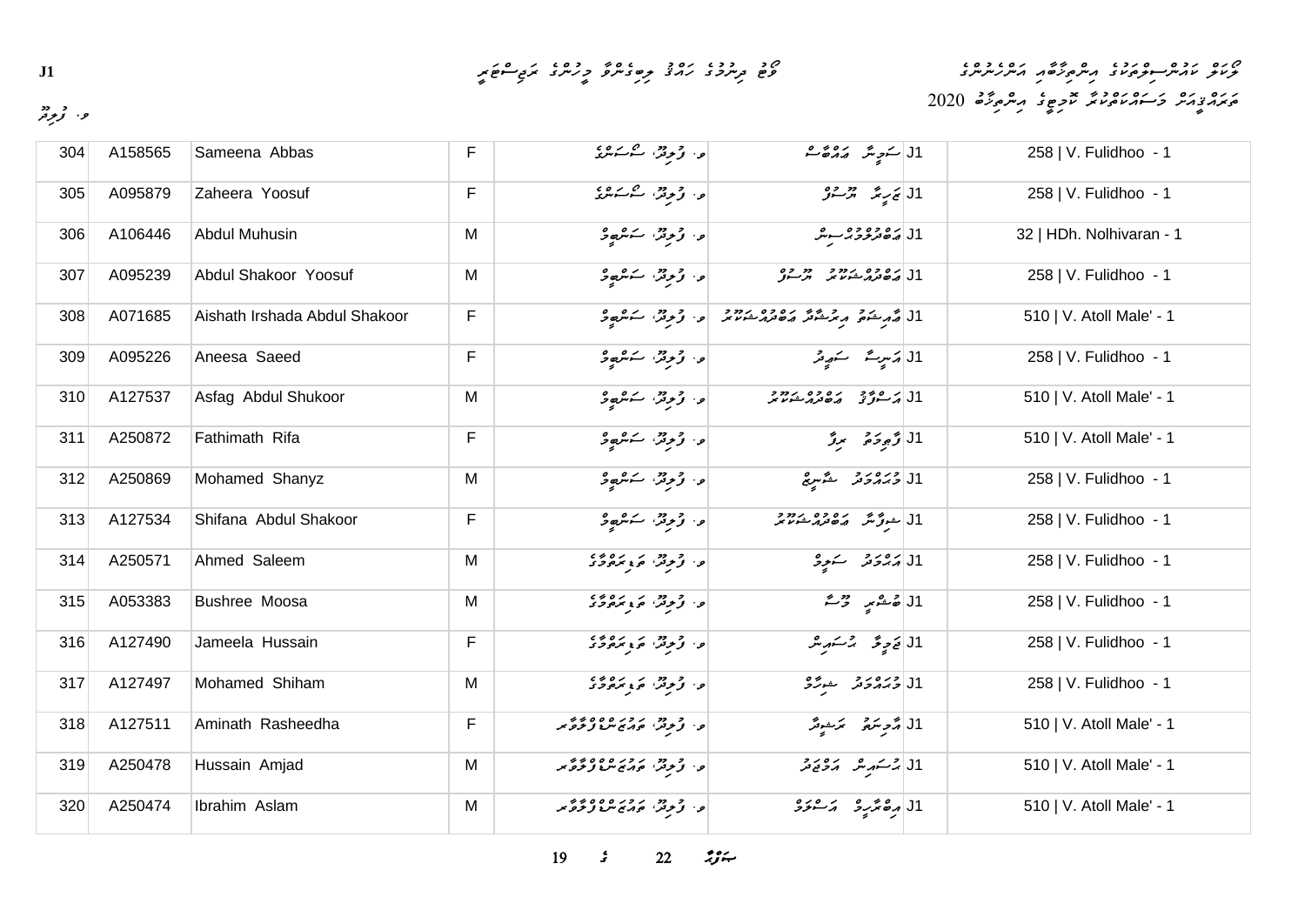*sCw7q7s5w7m< o<n9nOoAw7o< sCq;mAwBoEw7q<m; wBm;vB* م من المرة المرة المرة المرجع المرجع في المركبة 2020<br>مجم*د المريض المربوط المربع المرجع في المراجع المركبة* 

| 321 | A127517 | Mohamed Asraf        | M            | و . و و . د د د و و و و و د                             | J1 <i>دې ده د</i> ه که شم <i>برو</i>               | 752   Cinnamon Velifushi-1          |
|-----|---------|----------------------|--------------|---------------------------------------------------------|----------------------------------------------------|-------------------------------------|
| 322 | A127512 | Moosa Silveen        | M            | ه به وجود به دره ۵۵۵ و.<br>د از وتر، او دی سالۍ تروگوند | J1   جُرْحُمْ سِوْمِ مِرْد                         | 510   V. Atoll Male' - 1            |
| 323 | A248997 | Maeesha Shaheem      | F            | ه و وده عدود ک                                          | 1ل رَمٍىءٌ شَ <i>رِدْ</i>                          | 258   V. Fulidhoo - 1               |
| 324 | A250187 | Mamdhooh Shaheem     | M            | ه و وده عدود ک                                          | J1 دەمەر ئىرگى<br>11 دىمەر ئىرگى                   | 510   V. Atoll Male' - 1            |
| 325 | A156824 | Saira Ibrahim        | F            | ه وتوفر، عدود ع                                         | J1 س <i>ٹمبرنگر م</i> یر <i>میڈی</i> رو            | 258   V. Fulidhoo - 1               |
| 326 | A127513 | Mariyam Rasheeda     | F            | ه . وُمِرْتُرُ ، مُسِرَّدُ                              | J1  <i>د ق</i> مر محر می تر می تر                  | 258   V. Fulidhoo - 1               |
| 327 | A144007 | Ahmed Faiz           | M            | و· وُوِيْنُ گَهِرٍ                                      | J1 <i>مَدْدَوَدْ</i> وَ <i>مِ</i> عْ               | 258   V. Fulidhoo - 1               |
| 328 | A250511 | Mohamed Eamaan Ahmed | M            | و· وُوِيْنُ گَهِرٍ                                      | 11 <i>ديرورو په ده دور</i> و                       | 258   V. Fulidhoo - 1               |
| 329 | A057690 | Mohamed Waheed       | M            | ه· وُمُحِمَّدُ هُ وَمُحَمَّ                             | J1 <i>ۋېزە دۇ ق ب</i> وتر                          | 635   Hulhumale', Ehenihen-21       |
| 330 | A124921 | Sazmeena Mohamed     | $\mathsf F$  | ه· وُمُوتِرٌ، هُ وَمُوَ مِ                              | J1 س <i>نوم ويم دورود</i>                          | 258   V. Fulidhoo - 1               |
| 331 | A164721 | Shaiban Mohamed      | M            | ه· وُمُحِيْرٌ، مُحَمَّحٍ                                | 11 خى <i>ر ھى دى دى</i> رو                         | 510   V. Atoll Male' - 1            |
| 332 | A250732 | Aishath Hudha        | F            | و· وتحويل عمره عمدة                                     | J1 مُەمِسْمَعْ رَمَّدٌ                             | 258   V. Fulidhoo - 1               |
| 333 | A250736 | Ali Shifraaz         | M            | ه . و دو.<br>ه . و و در غهر و در د                      | 1ل پرېو سو <i>ونتر</i> ي                           | 408   Milaidhoo Island Maldives - 1 |
| 334 | A250737 | Aminath Hidha        | F            | ه . و دو.<br>ه . و و در غهر و در د                      | J1 م <i>ُّوسَع</i> ْ رِمَّد                        | 305   L. Dhanbidhoo - 1             |
| 335 | A127543 | Hussain Shimal       | M            | ه . و وحق ، و مربع رو                                   | J1 ئ <i>ے مرنگ ھوگی گ</i>                          | 258   V. Fulidhoo - 1               |
| 336 | A250725 | Ibrahim Shafeeg      | $\mathsf{M}$ | ه . و ود .<br>ه . و وش . و د و ر .                      | J1 <sub>م</sub> ەمگرى <sub>د</sub> ۇ ش <i>وپ</i> ۇ | 58   Sh. Bileiyfahi - 1             |
| 337 | A250734 | Mohamed Shafraaz     | M            | ه . و وه . و و و و و .                                  | 11 <i>دېره دو</i> شو <i>وند</i> ې                  | 258   V. Fulidhoo - 1               |

 $20$  *s*  $22$  *n***<sub>s</sub>** $\frac{2}{5}$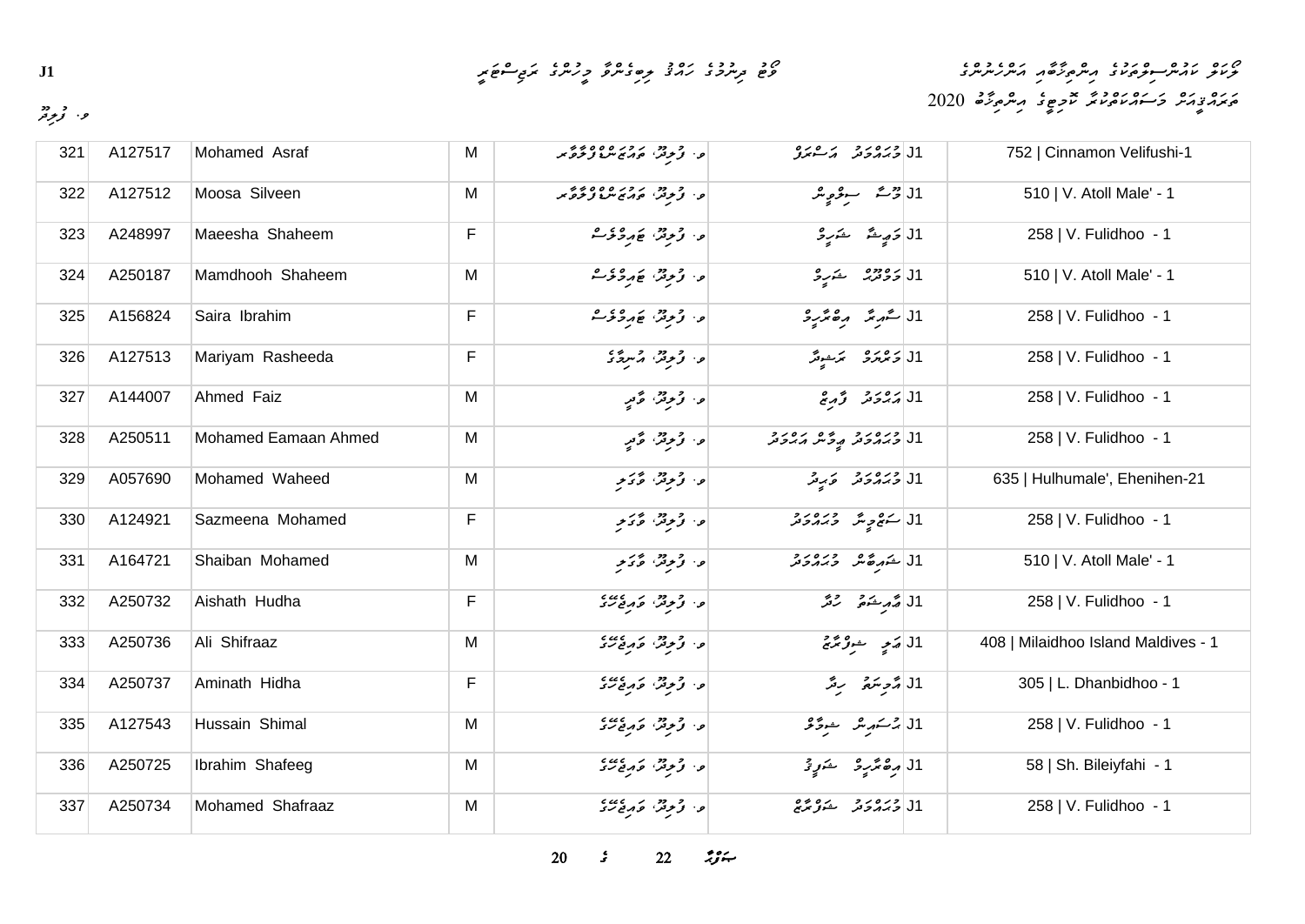*sCw7q7s5w7m< o<n9nOoAw7o< sCq;mAwBoEw7q<m; wBm;vB* م من المرة المرة المرة المرجع المرجع في المركبة 2020<br>مجم*د المريض المربوط المربع المرجع في المراجع المركبة* 

| 338 | A127539 | Sadhna Mohamed       | $\mathsf F$  | ه . و ود .<br>من المحمد عمد المحمد المحمد المحمد المحمد المحمد المحمد المحمد المحمد المحمد المحمد المحمد المحمد ا | J1 گەنزىتر ب <i>ەردەرد</i>     | 258   V. Fulidhoo - 1         |
|-----|---------|----------------------|--------------|-------------------------------------------------------------------------------------------------------------------|--------------------------------|-------------------------------|
| 339 | A045123 | Salma Abdul Rahman   | F            | ه . و وه .<br>من المعرفس المحامر من من المحمد المحمد المحمد المحمد المحمد المحمد المحمد المحمد المحمد المحمد      | J1 كورى ئەھەرمەر ئار           | 258   V. Fulidhoo - 1         |
| 340 | A127547 | Samsad Mohamed       | M            | ه . و دو.<br>ه . و و تر . و د ق ری                                                                                | 11 كەشقەر <i>مەمدەر</i>        | 258   V. Fulidhoo - 1         |
| 341 | A250730 | Shaazuleen Mohamed   | $\mathsf{F}$ | ه . و دو.<br>ه . و و تر . ه د و ر .                                                                               | J1 شۇرىپ <i>دېرەرد</i>         | 258   V. Fulidhoo - 1         |
| 342 | A121833 | Ahmed Shareef        | M            | و· وُفِرْشُ وَسِرْدَى                                                                                             | J1 <i>ג برون</i> ر شمېرتر      | 258   V. Fulidhoo - 1         |
| 343 | A116622 | Fathimath Reesha     | $\mathsf F$  | ه . وُمِينٌ هُ سِرَّةٌ وَ                                                                                         | 1ل <i>وُّهِ دَهُ</i> سِيْسٌ    | 510   V. Atoll Male' - 1      |
| 344 | A127533 | Naila Ibrahim        | F            | و· وُوِيْرُ، وَسِرْدُوْ                                                                                           |                                | 258   V. Fulidhoo - 1         |
| 345 | A250189 | Ruhusha Ibrahim      | $\mathsf F$  | ه . وُمِرْشَ هُ سِرْدَى                                                                                           | J1 بررْجْه مِرْمَّرْدِدْ       | 258   V. Fulidhoo - 1         |
| 346 | A117467 | Siyaanath Ibrahim    | F            | ه . وُمِرْدٌ ، وَسِرْدٌدُ                                                                                         | J1 سو <i>مريندۇ مەھەترى</i> رى | 635   Hulhumale', Ehenihen-21 |
| 347 | A127529 | Zahira Ibrahim       | $\mathsf F$  | ه وتوفر، وسروٌوُ                                                                                                  | J1 ئ <sub>ى</sub> بەش مەھەر بە | 258   V. Fulidhoo - 1         |
| 348 | A127530 | Zuhuriyya Mohamed    | $\mathsf F$  | ه . وُمِنْ وَسِرْدُ                                                                                               | J1 <i>ה לא היא כי סי</i> י     | 258   V. Fulidhoo - 1         |
| 349 | A103352 | <b>Abdul Sattar</b>  | M            | ه . وحوص الله عاصر عليه الله عليه الله عليه الله عليه الله عليه الله عليه الله عليه الله عليه الله ع              | J1 ەھەر مەھ بەر                | 258   V. Fulidhoo - 1         |
| 350 | A127489 | Aminath Gasim Fulhu  | F            | ه . و وفرق الله عن الله عن الله عن الله عن الله عن الله عن الله عن الله عن الله عن الله عن الله عن ا              | J1 مُرْجِعَة وَّسِوْرُ مِّنْ   | 258   V. Fulidhoo - 1         |
| 351 | A250389 | Fathimath Jumana     | $\mathsf F$  | ه . وَمِنْ وَسُعْ سَهْدِهِ                                                                                        | 11 <i>وُّجِوحَ</i> ۾ صَحَّسَ   | 258   V. Fulidhoo - 1         |
| 352 | A248989 | Shaifan Abdul Sattar | M            | ه . وحوقر، وكسفا سكر و                                                                                            | 11 خوروش مەمەرەمەر             | 258   V. Fulidhoo - 1         |
| 353 | A250386 | Sirhaan Abdul Sattar | M            | أوستح وقرقاه وكالصفورة                                                                                            | 11 - دوم د مقدم سم             | 510   V. Atoll Male' - 1      |
| 354 | A063636 | Abdul Raheem Mohamed | M            | ه و و ده ه ده می                                                                                                  | 11 גە دەبر ھەددەر د            | 258   V. Fulidhoo - 1         |

 $21$  *s*  $22$  *n***<sub>s</sub>**